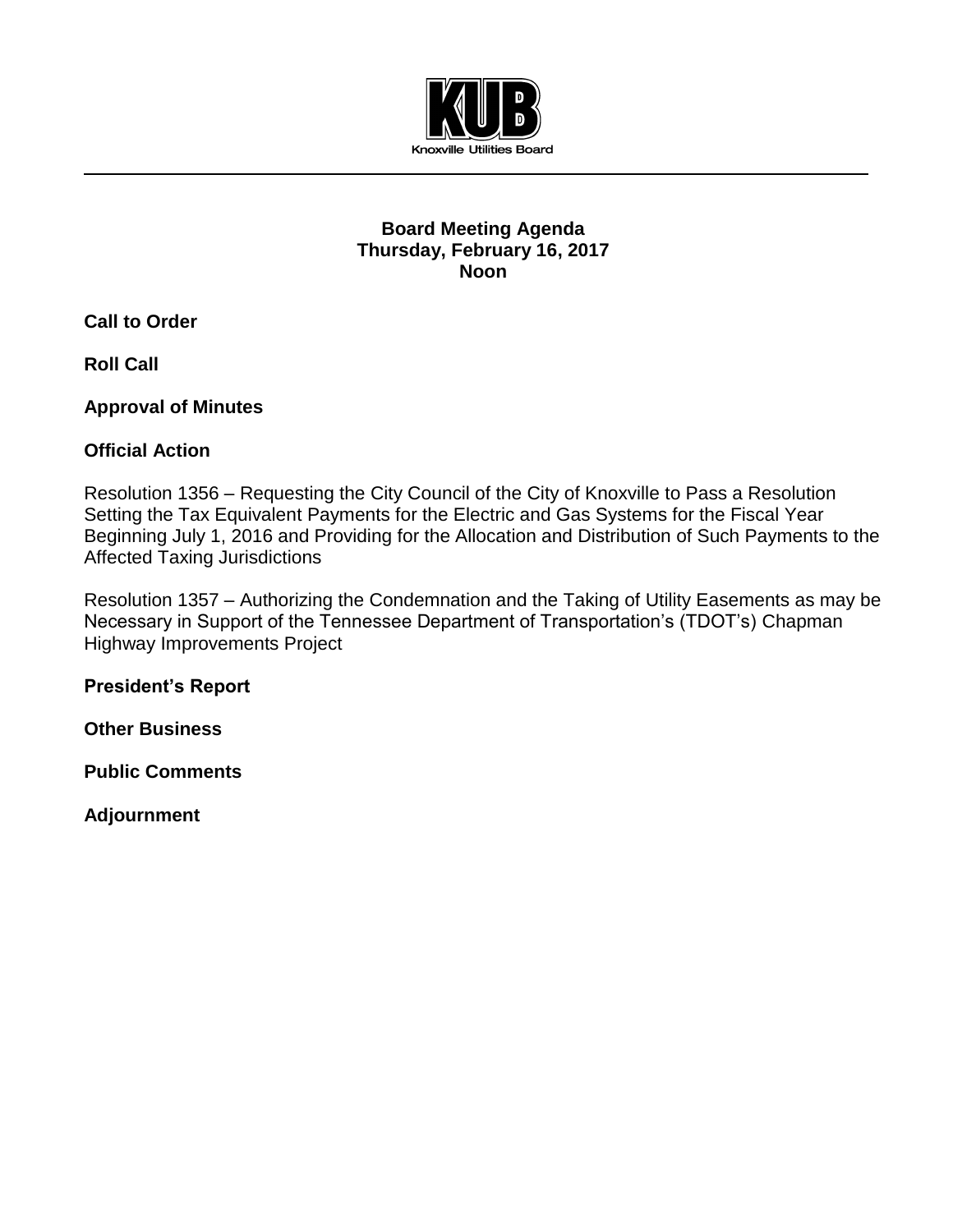

February 10, 2017

Knoxville Utilities Board 445 S. Gay Street Knoxville, Tennessee 37902-1109

Commissioners:

State law requires City Council, as the municipality's governing body, to pass a resolution setting the in lieu of tax payments (tax equivalents) for KUB's electric and gas systems each fiscal year and providing for their distribution to the appropriate taxing jurisdictions.

Tax equivalents for the electric system for fiscal year 2017 are \$14,828,556. Tax equivalents for the gas system for fiscal year 2017 are \$6,987,365. Both electric and gas tax equivalent payments are the maximum amounts provided for under state law. Electric and gas tax equivalent payments will be made to the respective taxing jurisdictions on the last business day of June. An overview of all tax equivalent payments for fiscal year 2017 is attached for your information.

I recommend adoption of Resolution 1356, requesting the City Council of Knoxville to set the in lieu of tax payments for KUB's electric and gas systems and to establish the allocation of payments to the various taxing jurisdictions for the fiscal year ending June 30, 2017.

Respectfully submitted,

Nintha Roach

Mintha E. Roach President and CEO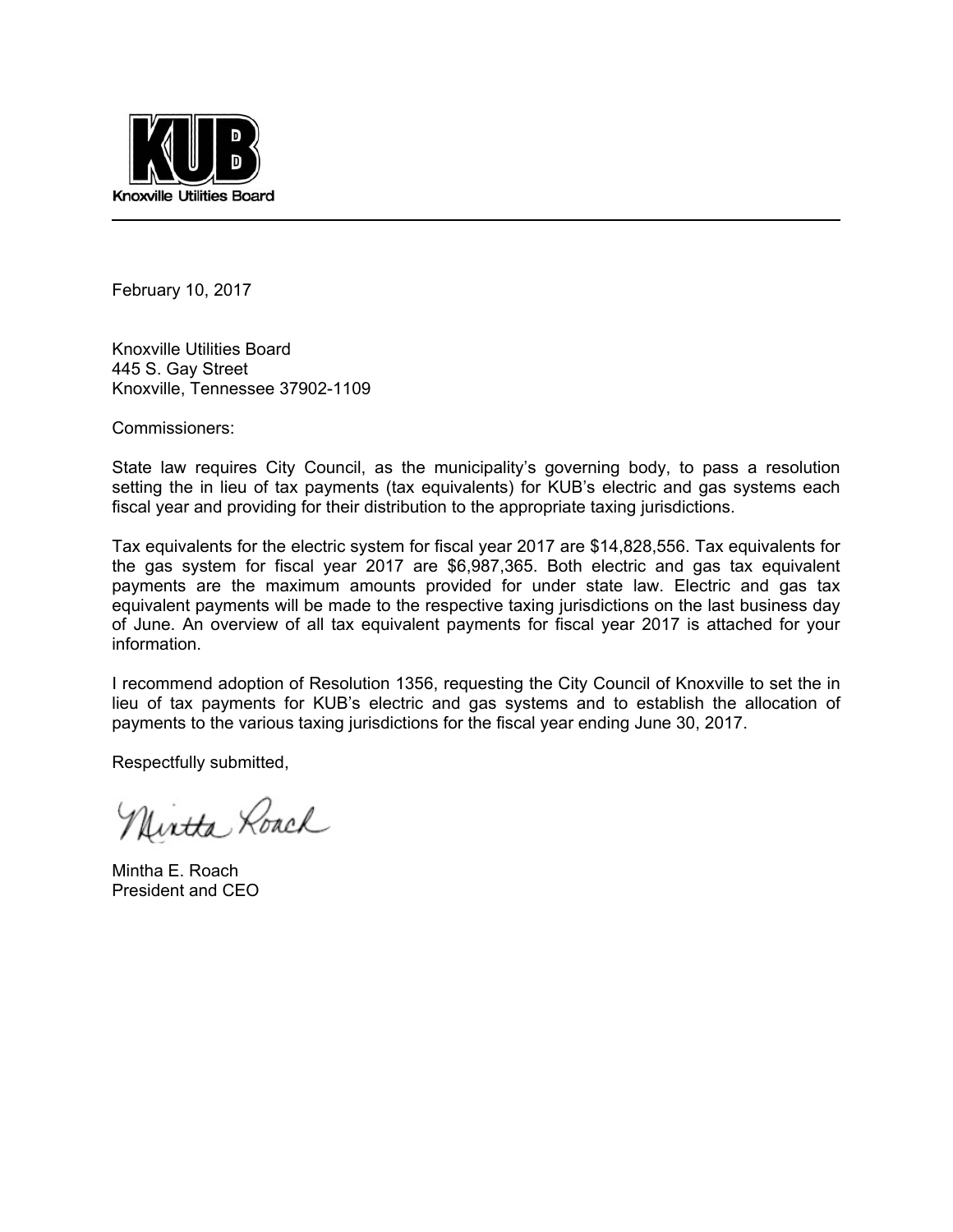# **Summary of FY 2017 Tax Equivalent Payments**

KUB is required under state law and the City Charter to make in lieu of tax payments (tax equivalents) to the taxing jurisdictions in which its utility systems are located. State law sets forth the basis for electric and gas system tax equivalents, while the City Charter addresses tax equivalents for the water and wastewater systems.

Under state law, the City Council of Knoxville is required to pass a resolution setting the annual tax equivalent amounts for the electric and gas systems, and the allocation of such payments to the respective taxing jurisdictions (i.e. City of Knoxville, Knox County, etc.). The basis for the allocation of payments is also set forth in state law. Since state law is silent on water and wastewater tax equivalents, the KUB Board sets these amounts in a manner prescribed by the City Charter. Water and wastewater payments are made to the City of Knoxville.

Total tax equivalents for FY 2017 are \$29,127,961, representing an increase of \$1,723,741 or 6.3 percent over last fiscal year, as set forth below.

|                            | <b>FY 17</b> |      | <b>FY 16</b>  |      | <b>Increase</b> | % Increase |
|----------------------------|--------------|------|---------------|------|-----------------|------------|
| <b>Electric Division</b>   | \$14,828,556 | - \$ | 13,900,176 \$ |      | 928,380         | 6.68%      |
| <b>Gas Division</b>        | 6,987,365 \$ |      | 6,737,649     | - \$ | 249,716         | 3.71%      |
| <b>Water Division</b>      | 3,294,652    | - \$ | 2,976,406     | - \$ | 318,246         | 10.69%     |
| <b>Wastewater Division</b> | 4.017.388    | -S   | 3.789.989     |      | 227,399         | 6.00%      |
|                            | 29,127,961   | \$   | 27,404,220    |      | 1,723,741       | 6.29%      |

The increase in tax equivalent payments compared to last fiscal year is primarily the product of utility plant additions for KUB's utility systems.

Total payments to the City of Knoxville for FY 2017 will be \$18,524,684. Total payments to Knox County will be \$9,742,580. Total payments to other taxing jurisdictions will be \$860,697.

Water and wastewater payments will be paid to the City on February 28, 2017. Electric and gas payments will be paid to the respective taxing jurisdictions on June 30, 2017.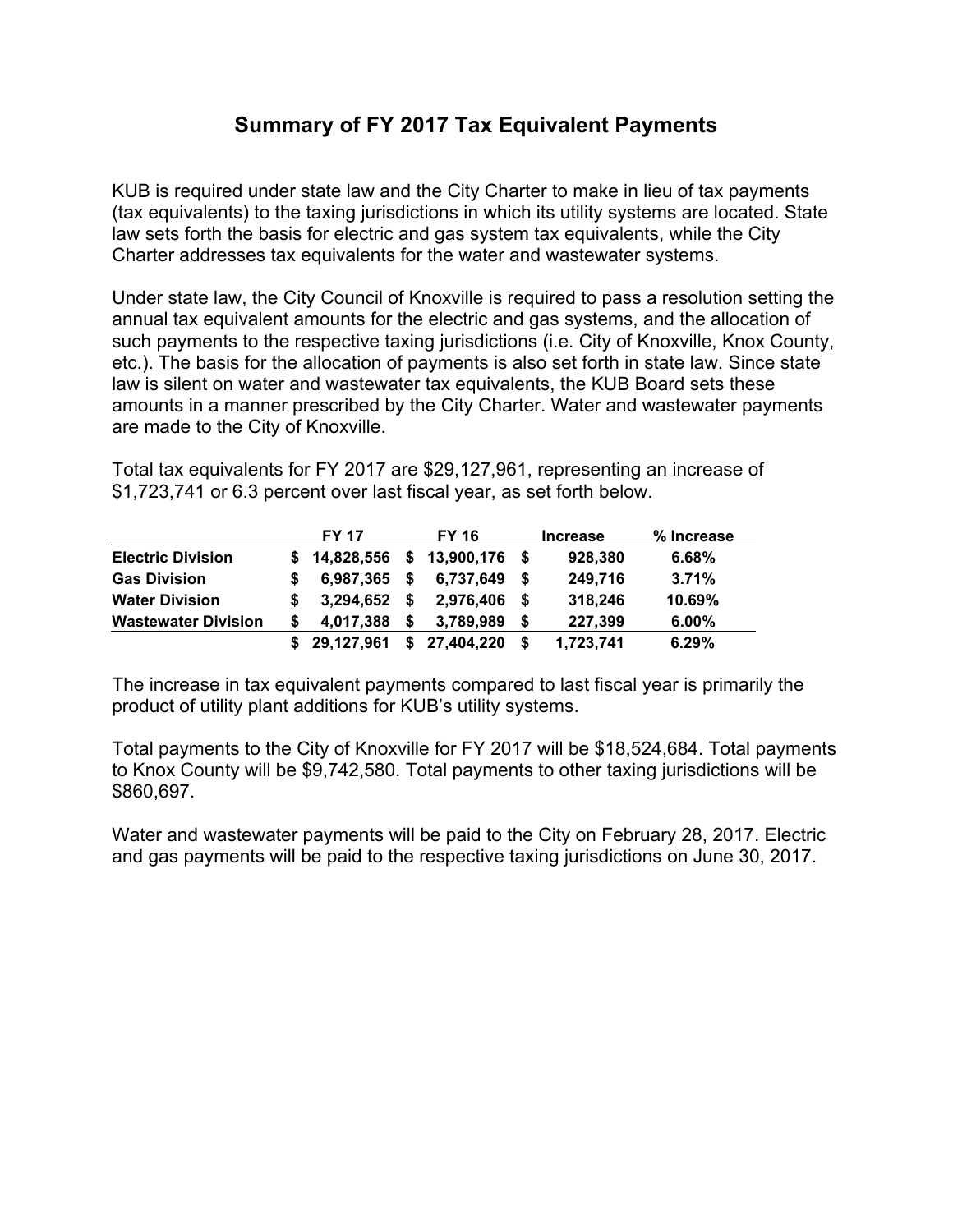#### **RESOLUTION NO. 1356**

#### **A Resolution Requesting the City Council of the City of Knoxville to Pass a Resolution Setting the Tax Equivalent Payments for the Electric and Gas Systems for the Fiscal Year Beginning July 1, 2016 and Providing for the Allocation and Distribution of Such Payments to the Affected Taxing Jurisdictions**

**Whereas,** in accordance with Section 1101 of the Charter of the City of Knoxville, the purchase, sale, and distribution of electric and gas services by the City of Knoxville are under the jurisdiction, control, and management of the Knoxville Utilities Board ("KUB"); and

**Whereas,** the state of Tennessee adopted electric and gas tax equivalent statutes in 1987 (TCA Sections 7-52-301 et seq. and Sections 7-39-401 et seq.) in order to gain uniformity with respect to payments in lieu of taxes on the property and operations of all electric and gas systems owned and operated by incorporated cities or towns, by counties, and by metropolitan governments in the state of Tennessee; and

**Whereas,** the statutes provide that every municipality may cause an amount to be paid from its electric and/or gas system revenues for tax equivalents which, in the judgment of the municipality's governing body (i.e. City Council of Knoxville), after consultation with the supervisory body (i.e. KUB), represents the fair share cost of government to be borne by the electric system and/or gas system; and

**Whereas,** the statutes include formulas which establish the maximum annual tax equivalent payment for electric and gas systems; and

**Whereas,** the statutes provide the basis for the allocation and distribution of tax equivalent payments to the various taxing jurisdictions, except to the extent any such payments were allocated and distributed under established arrangements in existence immediately prior to the adoption of the statutes; and

 **Whereas,** KUB had an established arrangement for the allocation and distribution of electric and gas system tax equivalent payments, as defined by the statutes, in existence immediately prior to the adoption of said statutes; and

**Whereas,** KUB has prepared a proposed resolution for passage by the City Council of Knoxville, a copy of which resolution is attached hereto and made a part hereof (hereinafter referred to as the "Proposed Resolution").

**Now, Therefore, Be It Hereby Resolved by the Board of Commissioners of the Knoxville Utilities Board:**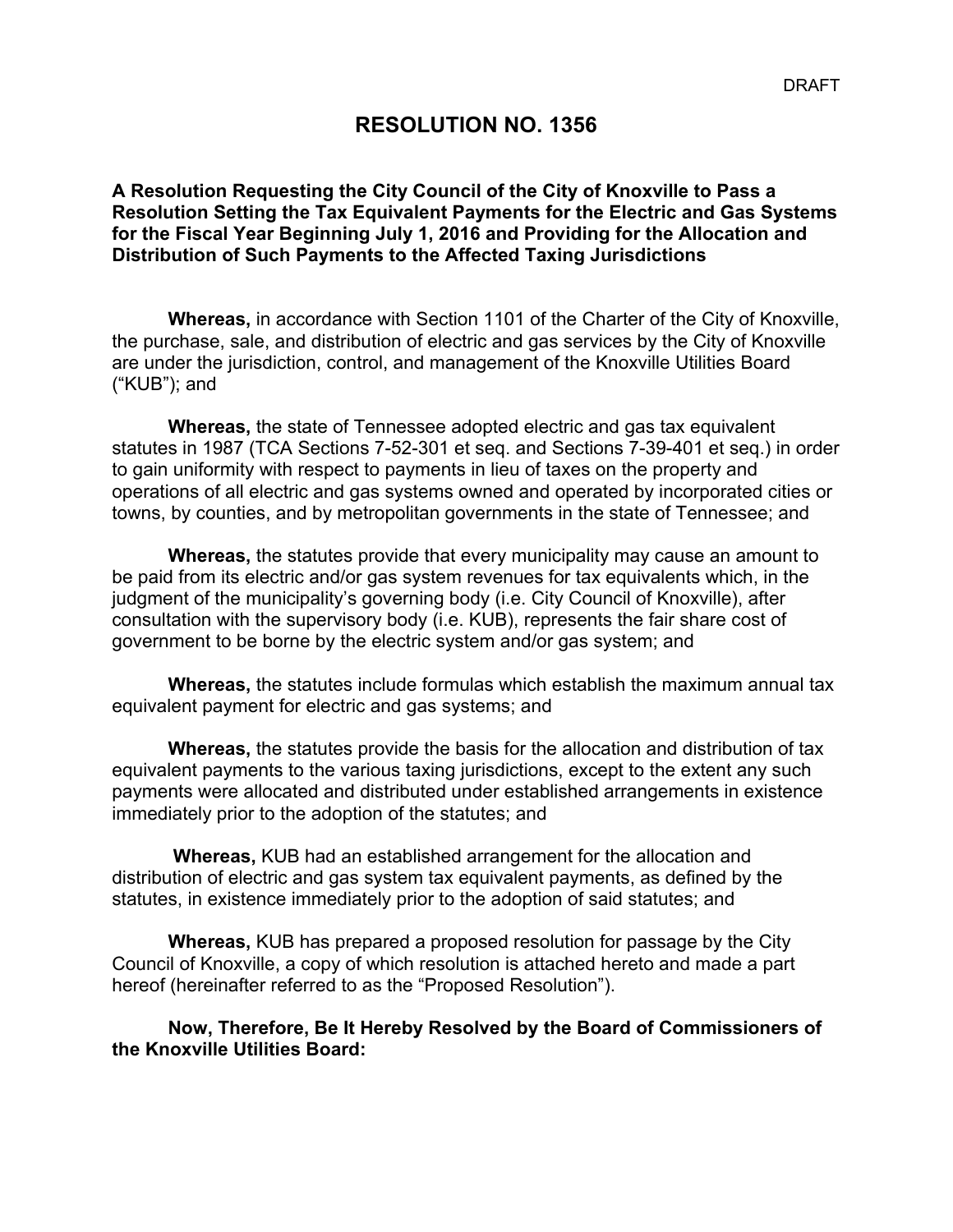**Section 1.** That the KUB Board of Commissioners (the "Board"), after due consideration, finds that it is in the best interest of KUB and the City of Knoxville to make electric and gas tax equivalent payments for the fiscal year beginning July 1, 2016, totaling \$14,828,556 for the electric system and \$6,987,365 for the gas system (hereinafter referred to as "Tax Equivalents"), with the aforesaid Tax Equivalents being the maximum amounts permitted by law.

**Section 2.** That this Board, after due consideration, finds that the following allocation and distribution of the aforesaid Tax Equivalents to the following taxing jurisdictions is required under the applicable statutes:

|                        | Electric               | Gas                    | Total                  |
|------------------------|------------------------|------------------------|------------------------|
|                        | <b>Tax Equivalents</b> | <b>Tax Equivalents</b> | <b>Tax Equivalents</b> |
| City of Knoxville      | \$7,472,820            | \$3,739,824            | \$11,212,644           |
| <b>Knox County</b>     | 6,499,444              | 3,243,136              | 9,742,580              |
| <b>Union County</b>    | 337,775                |                        | 337,775                |
| <b>Sevier County</b>   | 324,143                |                        | 324,143                |
| <b>Grainger County</b> | 133,658                |                        | 133,658                |
| Jefferson County       | 39,253                 |                        | 39,253                 |
| <b>Blount County</b>   | 13,276                 |                        | 13,276                 |
| <b>Anderson County</b> | 8,187                  | 2,846                  | 11,033                 |
| Loudon County          |                        | 1,559                  | 1,559                  |
| Total                  | \$14,828,556           | \$6,987,365            | \$21,815,921           |

**Section 3.** That this Board hereby formally requests City Council to pass the Proposed Resolution, and this Board does hereby adopt, ratify, approve, consent and agree to each and every recital and provision contained in the Proposed Resolution.

**Section 4.** That this Board finds that the statutory obligation for consultation with the supervisory body (KUB) will be fulfilled by the delivery of this resolution to City Council.

 **Section 5.** That upon City Council's passage of the Proposed Resolution, the President and Chief Executive Officer, or the Chief Financial Officer, is hereby authorized and directed to distribute the Tax Equivalents to the respective taxing jurisdictions in accordance with the Proposed Resolution; provided, however, that the amount of such Tax Equivalents to be paid to any taxing jurisdiction specified in the Proposed Resolution shall be appropriately reduced by the aggregate amount of any qualified state, county, city and other local taxes or charges imposed for such fiscal year by or for the benefit of such taxing jurisdiction, said reduction being required by the statutes.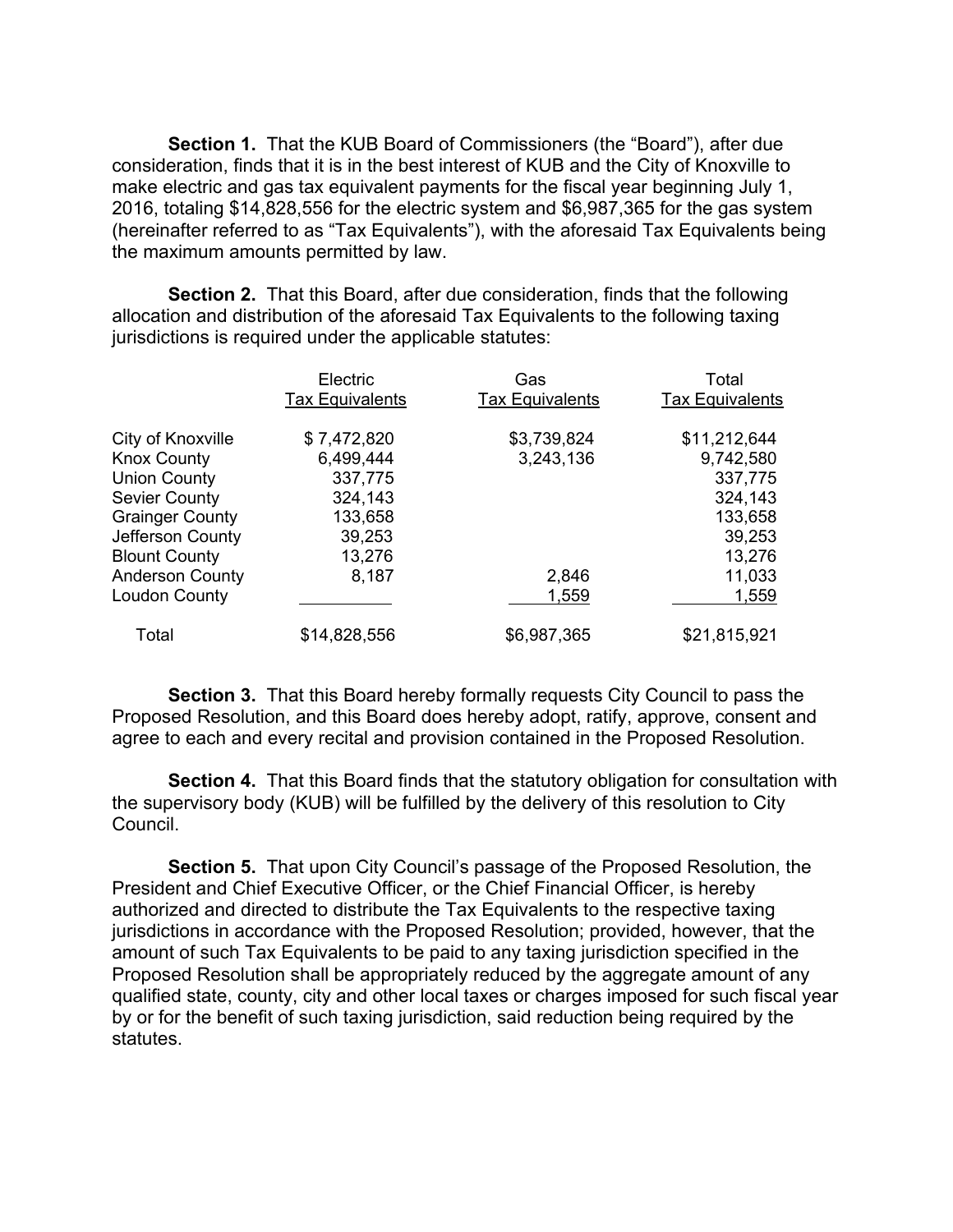**Section 6.** That the President and Chief Executive Officer is authorized to deliver copies of this Resolution to the Mayor and City Council as formal evidence of this Board's action in connection therewith.

**Section 7.** BE IT FURTHER RESOLVED that this Resolution shall take effect from and after its passage.

> $\mathcal{L}_\text{max}$  , where  $\mathcal{L}_\text{max}$  and  $\mathcal{L}_\text{max}$  and  $\mathcal{L}_\text{max}$ Celeste Herbert, Chair

 $\mathcal{L}_\text{max}$  , and the set of the set of the set of the set of the set of the set of the set of the set of the set of the set of the set of the set of the set of the set of the set of the set of the set of the set of the Mark Walker, Board Secretary

APPROVED ON 1st & FINAL READING: EFFECTIVE DATE: MINUTE BOOK <u>PAGE</u>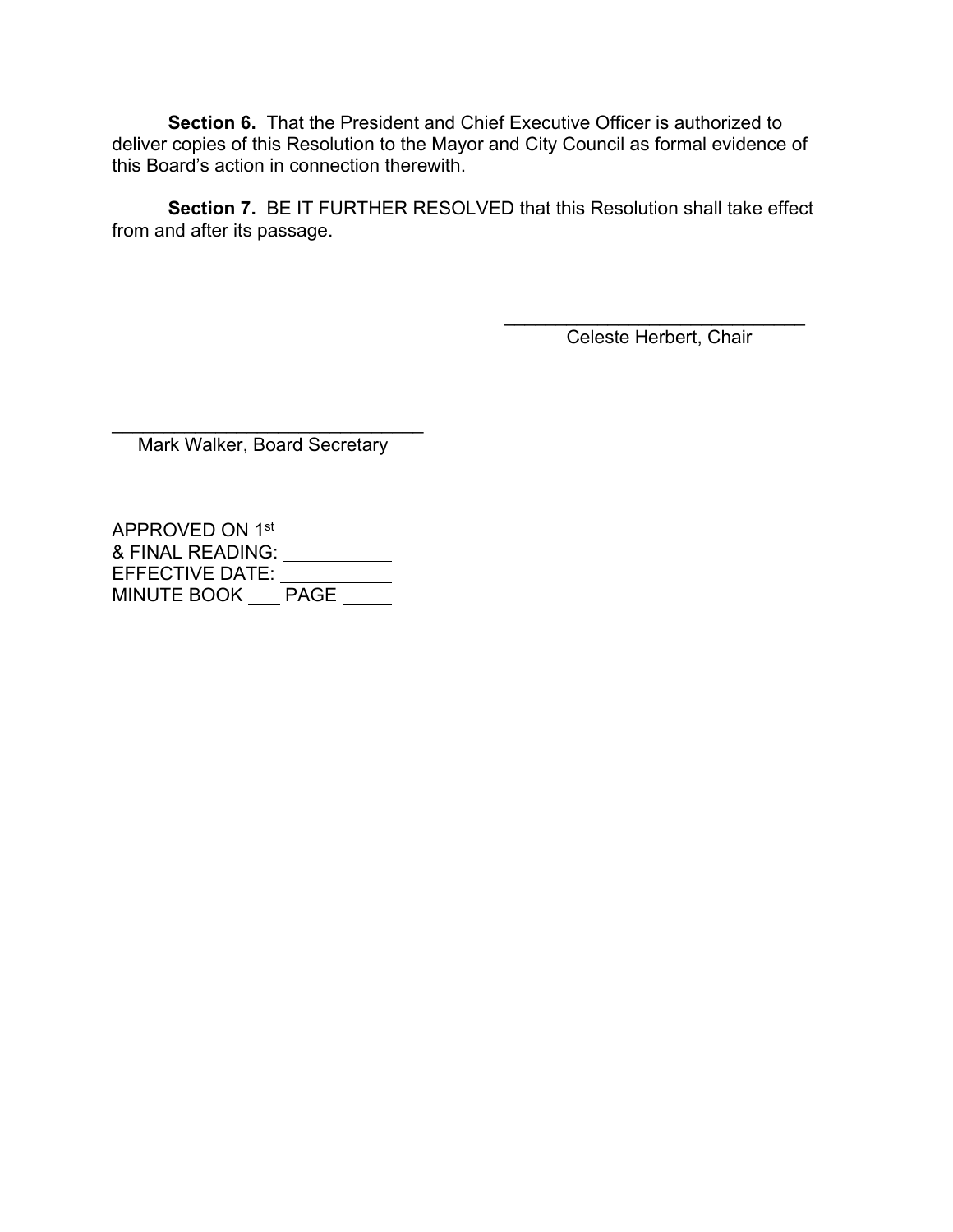#### **RESOLUTION**

#### **A Resolution of the Council of the City of Knoxville Setting the In Lieu of Tax Payments for the Electric and Gas Systems of the Knoxville Utilities Board for the Fiscal Year Beginning July 1, 2016 and Providing for the Allocation and Distribution of Such Payments to the Affected Taxing Jurisdictions**

**Whereas,** under the state of Tennessee electric and gas tax equivalent statutes (TCA Section 7-52-301 et seq. and Section 7-39-401 et seq.), the Council of the City of Knoxville, after consultation with the Knoxville Utilities Board (hereinafter referred to as "KUB"), may cause to be paid from KUB's Electric and Gas Divisions an amount for payments in lieu of taxes (hereinafter referred to as "Tax Equivalents") on KUB's electric and gas systems and operations which, in the judgment of City Council, shall represent the fair cost of government properly to be borne thereby; and

**Whereas,** the amount of Tax Equivalents that may be set by City Council is to be in lieu of all state, county, city and other local taxes or charges imposed on KUB's Electric and Gas Divisions for the fiscal year by the various taxing jurisdictions in which the properties of the electric and gas systems are situated, said amount being subject to a maximum limitation that may be paid for a fiscal year; and

**Whereas,** the Tax Equivalents are to be distributed to the respective taxing jurisdictions in accordance with a mandatory distribution formula or under established arrangements with taxing jurisdictions in effect immediately prior to the adoption of the statutes, both as provided for in the statutes; and

**Whereas,** KUB had established arrangements in place with taxing jurisdictions for the allocation and distribution of in lieu of tax payments on KUB's electric and gas systems immediately prior to the adoption of the statutes; and

**Whereas,** KUB, by its passage of Resolution No. 1356 on February 16, 2017, and the delivery of same to City Council, has requested City Council pass a resolution setting the Tax Equivalents for the fiscal year beginning July 1, 2016, and providing for the allocation and distribution of the Tax Equivalents to the affected taxing jurisdictions (hereinafter referred to as "Proposed Resolution"); and

**Whereas,** City Council, having consulted with KUB regarding the setting of the Tax Equivalents and the allocation and distribution thereof to the affected taxing jurisdictions, hereby finds that KUB's Proposed Resolution is in the best interests of the City of Knoxville and KUB.

#### **NOW THEREFORE BE IT HEREBY RESOLVED BY THE CITY COUNCIL OF THE CITY OF KNOXVILLE:**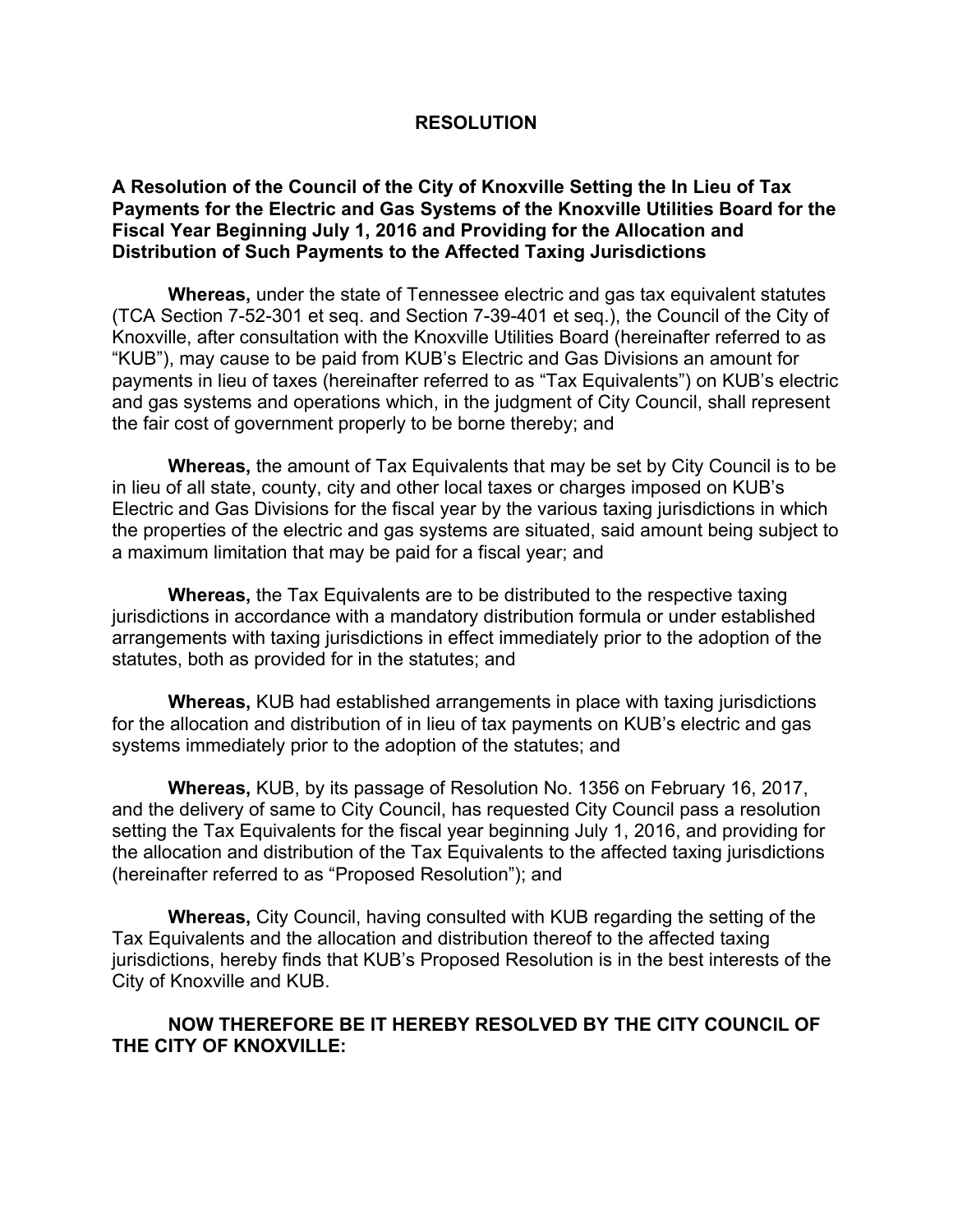**Section 1.** That pursuant to T.C.A. Sections 7-52-301 et seq. and Sections 7- 39-401 et seq., the Council of the City of Knoxville hereby sets the Tax Equivalents for KUB's electric and gas systems for the fiscal year beginning July 1, 2016, at a total of \$21,815,921, representing \$14,828,556 in electric Tax Equivalents and \$6,987,365 in gas Tax Equivalents, said amounts being the maximum amount of Tax Equivalents that may be paid from KUB's Electric and Gas Divisions under law.

**Section 2.** That the aforesaid Tax Equivalents be distributed in accordance with law to the following taxing jurisdictions in the amounts specified below:

|                        | Electric<br><b>Tax Equivalents</b> | Gas<br><b>Tax Equivalents</b> | Total<br><b>Tax Equivalents</b> |
|------------------------|------------------------------------|-------------------------------|---------------------------------|
| City of Knoxville      | \$7,472,820                        | \$3,739,824                   | \$11,212,644                    |
| <b>Knox County</b>     | 6,499,444                          | 3,243,136                     | 9,742,580                       |
| <b>Union County</b>    | 337,775                            |                               | 337,775                         |
| <b>Sevier County</b>   | 324,143                            |                               | 324,143                         |
| <b>Grainger County</b> | 133,658                            |                               | 133,658                         |
| Jefferson County       | 39,253                             |                               | 39,253                          |
| <b>Blount County</b>   | 13,276                             |                               | 13,276                          |
| <b>Anderson County</b> | 8,187                              | 2,846                         | 11,033                          |
| <b>Loudon County</b>   |                                    | 1,559                         | 1,559                           |
| Total                  | \$14,828,556                       | \$6,987,365                   | \$21,815,921                    |

**Section 3.** That the statutory obligation for City Council to consult with the supervisory body (KUB) was satisfied by the delivery of KUB Resolution No. 1356 to City Council.

 **Section 4.** That KUB be and hereby is authorized and directed to aforesaid amounts of Tax Equivalents to the respective taxing jurisdictions specified above; provided, however, that the amount of such Tax Equivalents to be paid to any taxing jurisdiction shall be appropriately reduced by the aggregate amount of any qualified state, county, city and other local taxes or charges imposed for such fiscal year by or for the benefit of such taxing jurisdiction, said reduction being required by law.

**Section 5.** That this resolution shall take effect immediately upon its passage, the public welfare requiring it, and a certified copy hereof shall be delivered to the President and Chief Executive Officer of KUB as formal evidence of this Council's action in connection therewith.

 $\overline{\phantom{a}}$  , and the contract of the contract of the contract of the contract of the contract of the contract of the contract of the contract of the contract of the contract of the contract of the contract of the contrac

where the contract of the contract of the Mayor Mayor

City Recorder

\_\_\_\_\_\_\_\_\_\_\_\_\_\_\_\_\_\_\_\_\_\_\_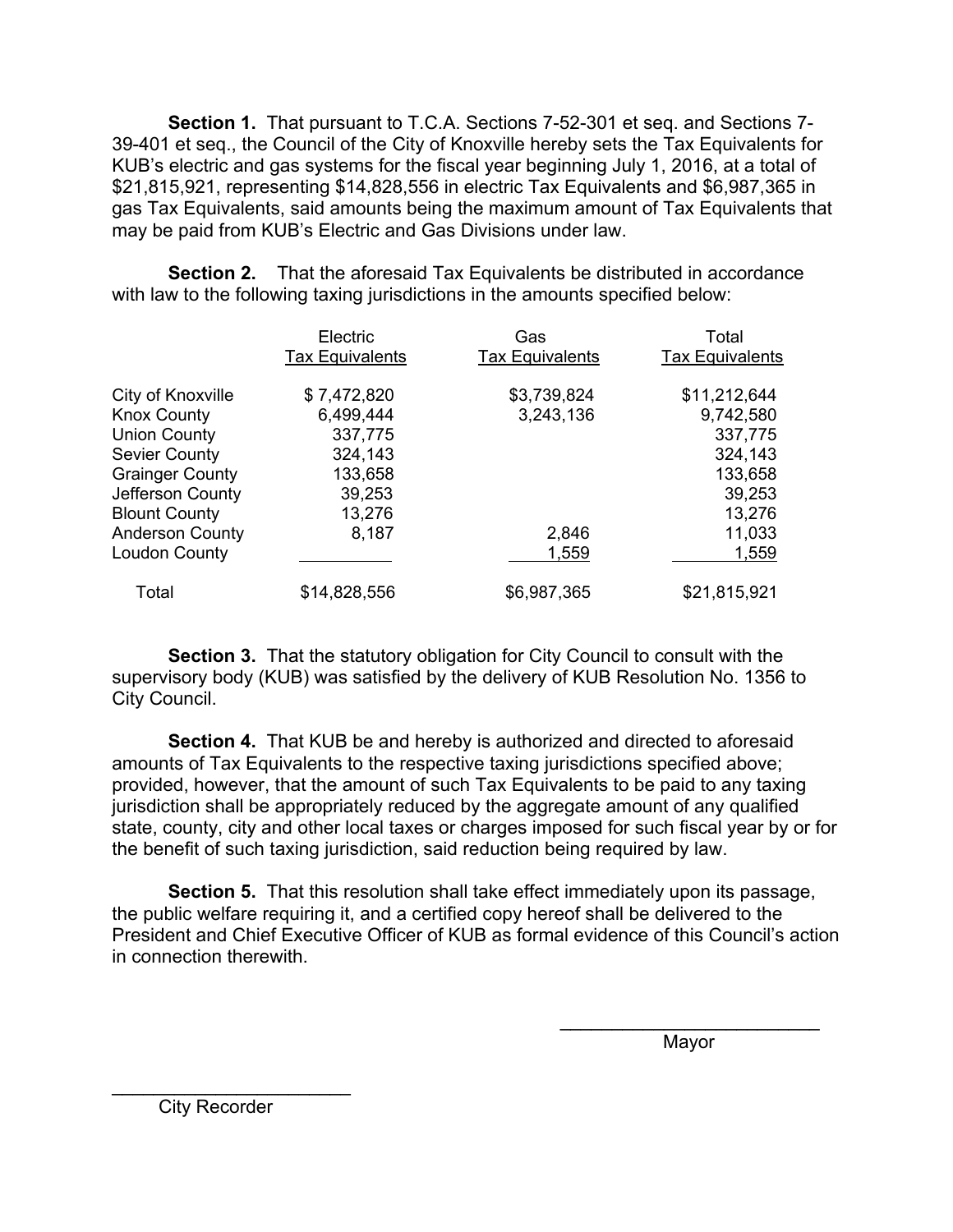

February 10, 2017

Knoxville Utilities Board 445 S. Gay Street Knoxville, Tennessee 37902-1109

Commissioners:

KUB is required to relocate its electric utilities based on a reprioritization of roadway improvements which impacted the scheduling of TDOT's Chapman Highway project. After being notified in December of 2016, KUB completed the design and associated easement documents. TDOT is currently planning to bid the project on June 23 of this year, and all easements must be acquired by that date to meet TDOT's schedule. Staff is requesting condemnation authority to cover the required easements for this project. While we will work with property owners to acquire the easements on mutually agreeable terms, the requested authority will ensure that the project is not delayed in the rare events where actual condemnation is required.

Resolution 1357 provides that the Board will receive at least 10 days' notice of any proposed condemnation. If any Commissioner notifies the President and CEO prior to the date of condemnation, no action will be taken until it is considered at the next Board meeting.

A draft of Resolution 1357 and a list of property owners where easements will be necessary are enclosed for your review.

I recommend adoption of Resolution 1357.

Respectfully submitted,

Uirtha Roach

Mintha E. Roach President and CEO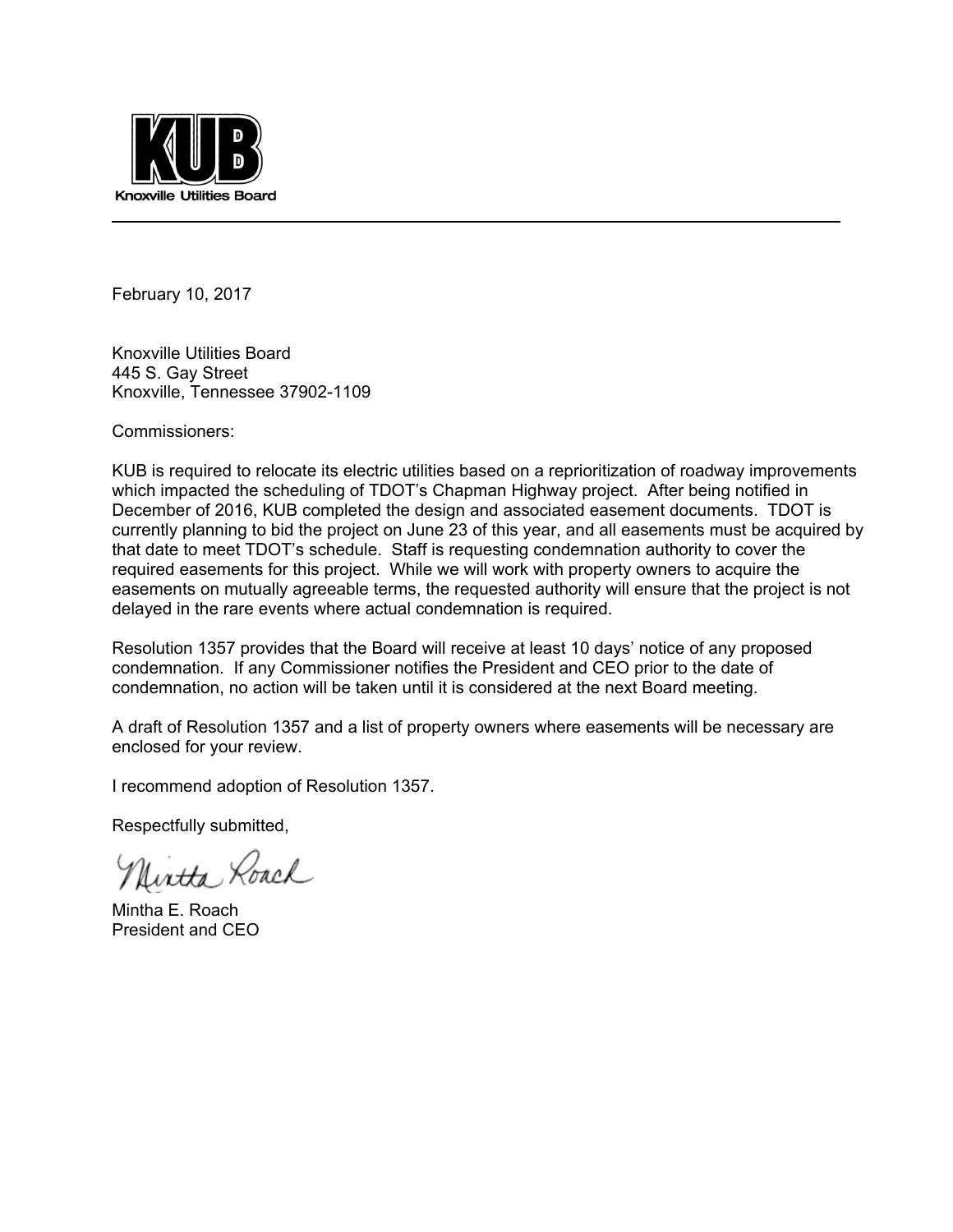# **RESOLUTION NO. 1357**

#### **A Resolution Authorizing the Condemnation and the Taking of Utility Easements as may be Necessary in Support of the Tennessee Department of Transportation's (TDOT's) Chapman Highway Improvements Project**

**Whereas**, meeting TDOT's schedule for the Chapman Hwy Improvements Project ("Project") requires KUB to acquire easements for Electric utility improvements by June 2017 for its affected electric facilities (the "Facilities"); and

**Whereas**, portions of the utility construction ("The Work") will be performed inside utility easements located within KUB's service territory; and

**Whereas**, acquisition of the aforesaid easements must be obtained for the construction of the Facilities in a timely manner to ensure compliance with TDOT's construction schedule; and

**Whereas**, KUB's engineering staff, in conjunction with its engineering consultant, has designed the utility relocations required for the Project; and

**Whereas**, in the opinion of the KUB Board of Commissioners ("Board"), the acquisition of easements described in this Resolution for the Project best meets the needs and requirements of the public for the location, relocation, and improvements of the Facilities; and

**Whereas**, time is of the essence in constructing the Facilities and it is advantageous for KUB officials to be granted authority to condemn and acquire any necessary Project easements in the event they cannot be acquired by negotiations.

#### **Now, Therefore, Be It Hereby Resolved by the Board of Commissioners of the Knoxville Utilities Board:**

**Section 1**. That the Board finds and declares:

- (a) That public convenience and necessity require that certain improvements be made to the Facilities within the KUB service territory and that KUB acquire easements within which to perform such improvements.
- (b) That for the purpose of constructing the Facilities within the KUB service territory as described herein, there shall be condemned such permanent utility and access easements and such temporary construction easements for the Project as may be determined to be necessary by the President and CEO or her designee.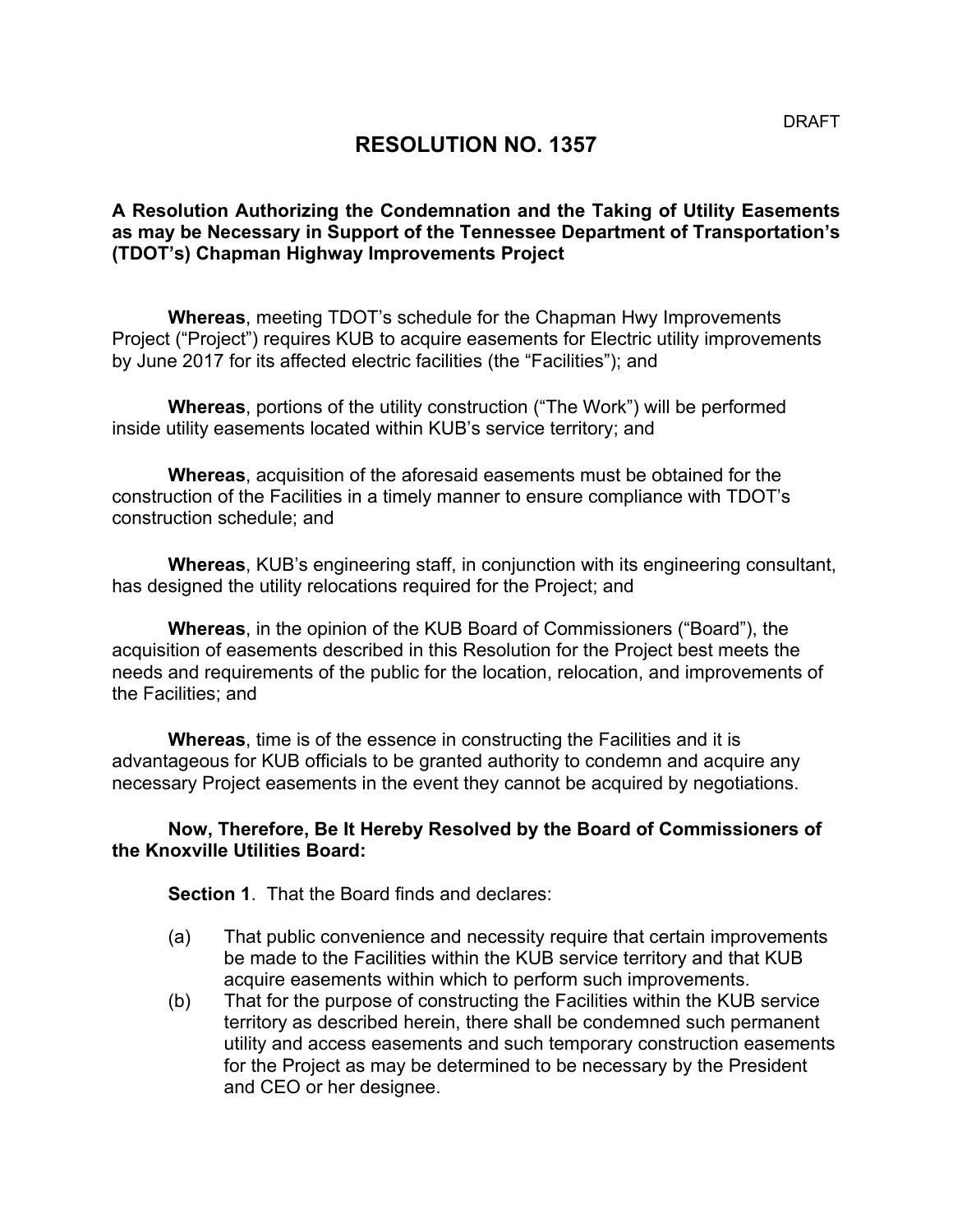**Section 2**. That the President and Chief Executive Officer, the Senior Vice President/Chief Engineer, and the General Counsel for KUB are hereby authorized and directed to take all action and do all things necessary or desirable for the acquisition of said easements described in this Resolution, by condemnation or otherwise, including, without limitation, the institution of a suit in the name of KUB against any and all persons having any interest in the affected easement properties, for the condemnation thereof, and the determination of the amount of any deposit to be made in connection with any such suit.

**Section 3**. That each Board member shall be notified via email at least 10 business days before any condemnation authorized by this resolution is filed. Said notice shall include a description of the easement and an explanation of why the condemnation is required. Further, the proposed condemnation will not be filed if any Commissioner, prior to the proposed date of the condemnation, notifies the President and CEO of their desire to have the matter reviewed at the next Board meeting.

**Section 4**. That this resolution shall take effect upon its passage.

 $\overline{\phantom{a}}$  , and the set of the set of the set of the set of the set of the set of the set of the set of the set of the set of the set of the set of the set of the set of the set of the set of the set of the set of the s Celeste Herbert, Chair

 $\overline{\phantom{a}}$  , and the set of the set of the set of the set of the set of the set of the set of the set of the set of the set of the set of the set of the set of the set of the set of the set of the set of the set of the s Mark Walker, Board Secretary

APPROVED ON 1st & FINAL READING: EFFECTIVE DATE: MINUTE BOOK <u>PAGE</u>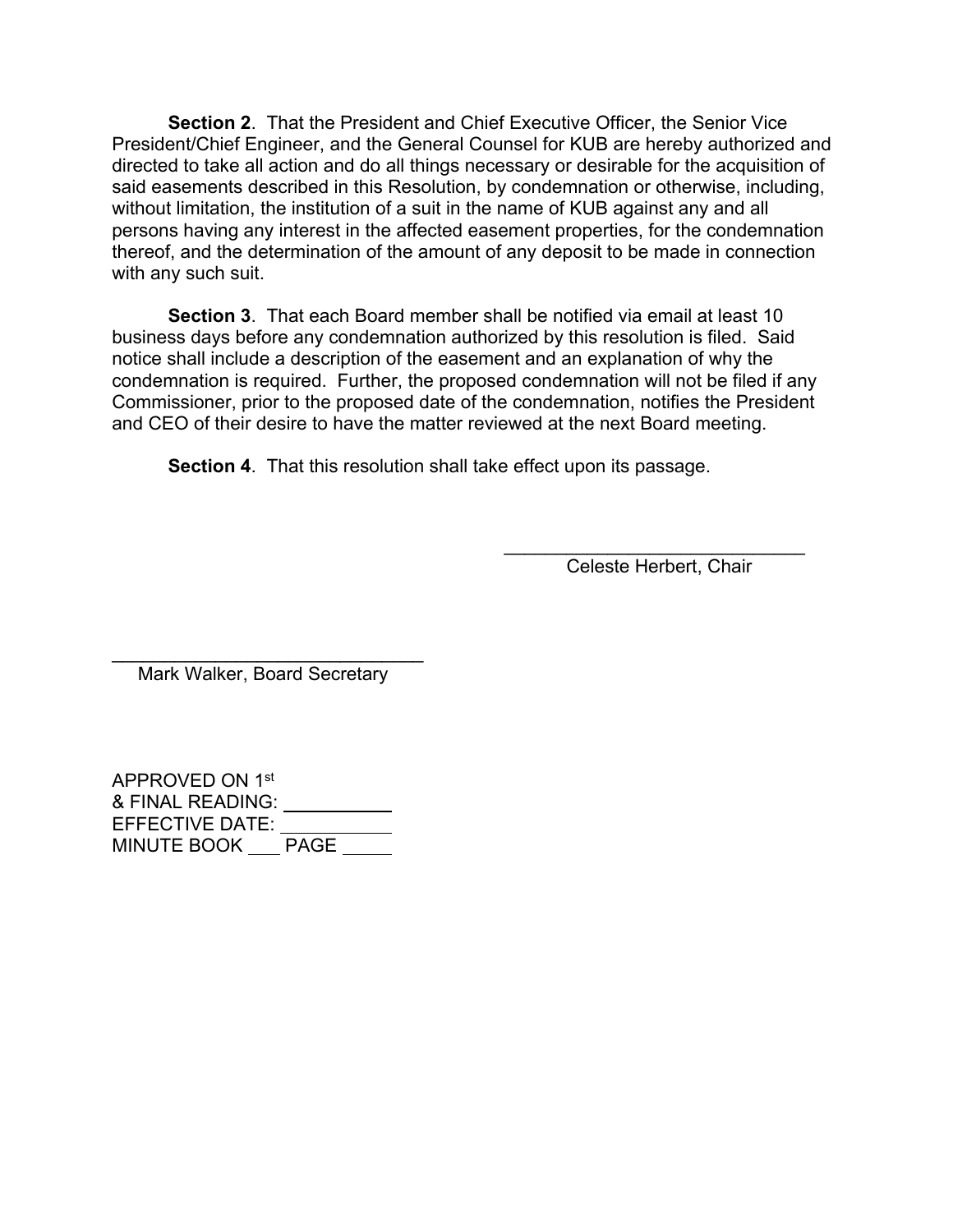#### **Knoxville Utilities Board Board Meeting Minutes Thursday, January 19, 2017, Noon**

## **Call to Order**

The Knoxville Utilities Board met in regular session in the Larry A. Fleming Board Room at 445 S. Gay Street, on Thursday, January 19, 2017, pursuant to the public notice published in the January 7, 2017, edition of the *News Sentinel*. Chair Thompson called the meeting to order at 12:00 p.m.

## **Roll Call**

Commissioners Present: Kathy Hamilton, Celeste Herbert, Nikitia Thompson, and John Worden

Commissioners Absent: Jerry Askew and Sara Pinnell

## **Approval of Minutes**

The Minutes of the December 15, 2016, Board Meeting were approved as distributed upon a motion by Commissioner Worden and seconded by Commissioner Herbert.

#### **Old Business**

None

#### **New Business**

Chair Thompson recognized Tammi Small, spouse of Commissioner-elect Tyvi Small, and thanked her for attending.

## **Oath of Office for Tyvi Small**

Chair Thompson welcomed Tyvi Small and asked Bill Coley, Board's General Counsel, to administer the Oath of Office to Mr. Small.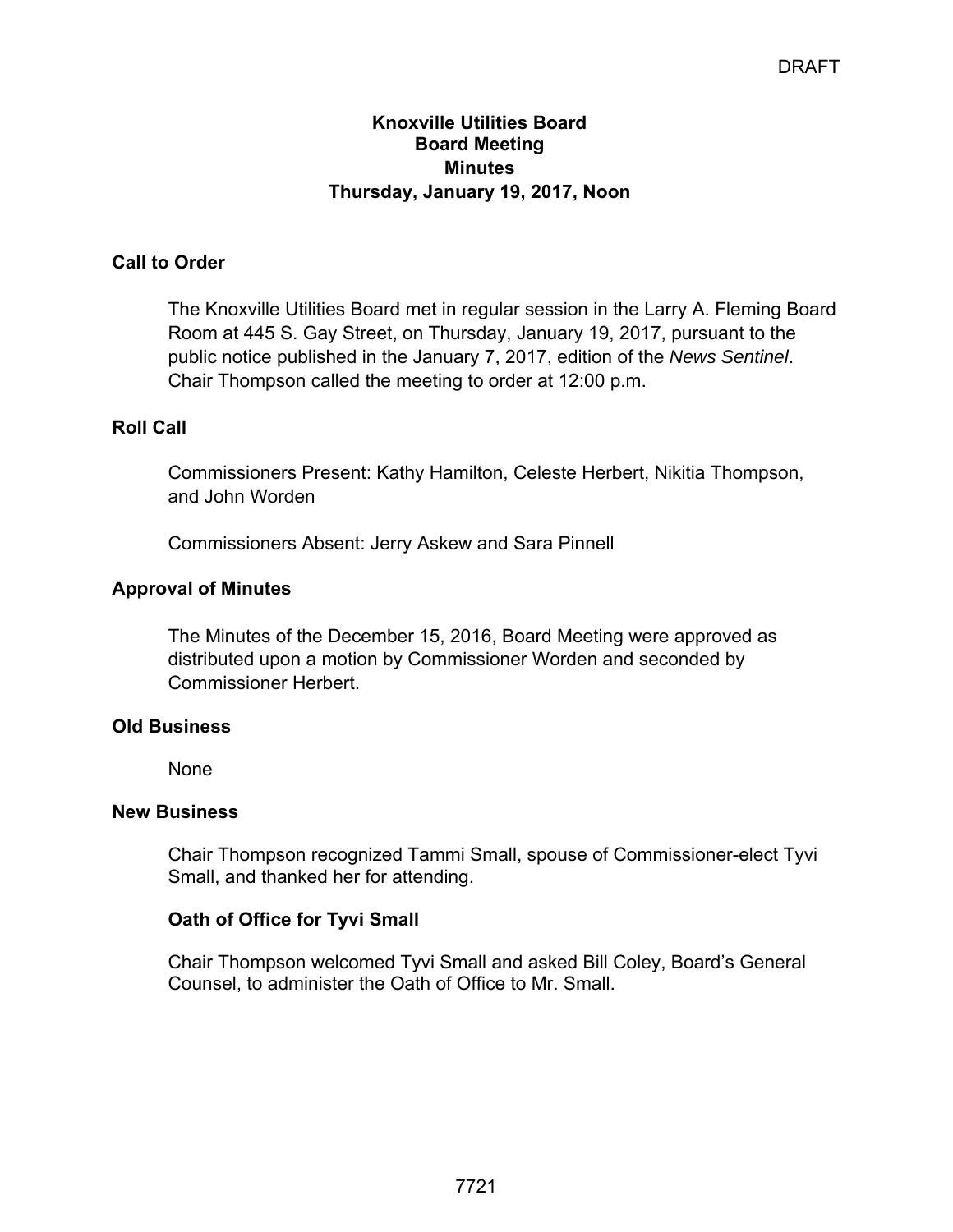#### **Election of 2017 Officers**

Mr. Coley stated that the Nominating Committee met on December 15, 2016, and recommended the following slate of officers for 2017: Celeste Herbert, Chair; John Worden, Vice Chair; and Senior Vice President and CFO Mark Walker as Board Secretary. He asked for other nominations, hearing none, Commissioner Hamilton seconded the Nominating Committee's recommendation and the slate of officers nominated by the Nominating Committee was elected by unanimous voice vote.

Commissioner Thompson turned the meeting over to Chair Herbert who thanked Commissioner Thompson for her leadership as Board Chair for the past two years.

**Resolution 1354, A Resolution Requesting the Council of the City of Knoxville, Tennessee to Provide for the Issuance of Not to Exceed Twenty-Six Million Five Hundred Thousand and No/100 Dollars (\$26,500,000) in Aggregate Principal Amount of Electric System Revenue Refunding Bonds, Series HH-2017; Issuance of Not to Exceed Nine Million Five Hundred Thousand and No/100 Dollars (\$9,500,000) in Aggregate Principal Amount of Gas System Revenue Refunding Bonds, Series W-2017; Issuance of Not to Exceed Six Million and No/100 Dollars (\$6,000,000) in Aggregate Principal Amount of Water System Revenue Refunding Bonds, Series FF-2017; and Issuance of Not to Exceed Thirteen Million Five Hundred Thousand and No/100 Dollars (\$13,500,000) in Aggregate Principal Amount of Wastewater System Revenue Refunding Bonds, Series 2017A**

President Roach advised Commissioners that Staff has identified an opportunity to refinance certain outstanding bonds that were issued in 2015 at lower interest rates. As required by law, the resolution requests City Council approval to issue the refunding bonds. She recognized Mark Walker, Senior Vice President and Chief Financial Officer, to review the proposed bond issues. Mr. Walker advised the Board that staff had submitted a plan of refunding for each proposed series of bonds to the office of State and Local Finance, and that KUB had received a report on each plan of refunding from the Director of the Office of State and Local Finance. Mr. Walker noted that each plan of refunding and the corresponding report from the state had been provided to the Board in their agenda packets.

President Roach recommended adoption of Resolution 1354 on first and final reading. Her written recommendation is included in Attachment 1.

Upon a motion by Commissioner Thompson and a second by Commissioner Hamilton, Resolution 1354 *(Attachment 1)* was adopted by a roll call vote on first and final reading. The following Commissioners voted "aye": Hamilton, Herbert, Small, Thompson, and Worden. No Commissioner voted "nay".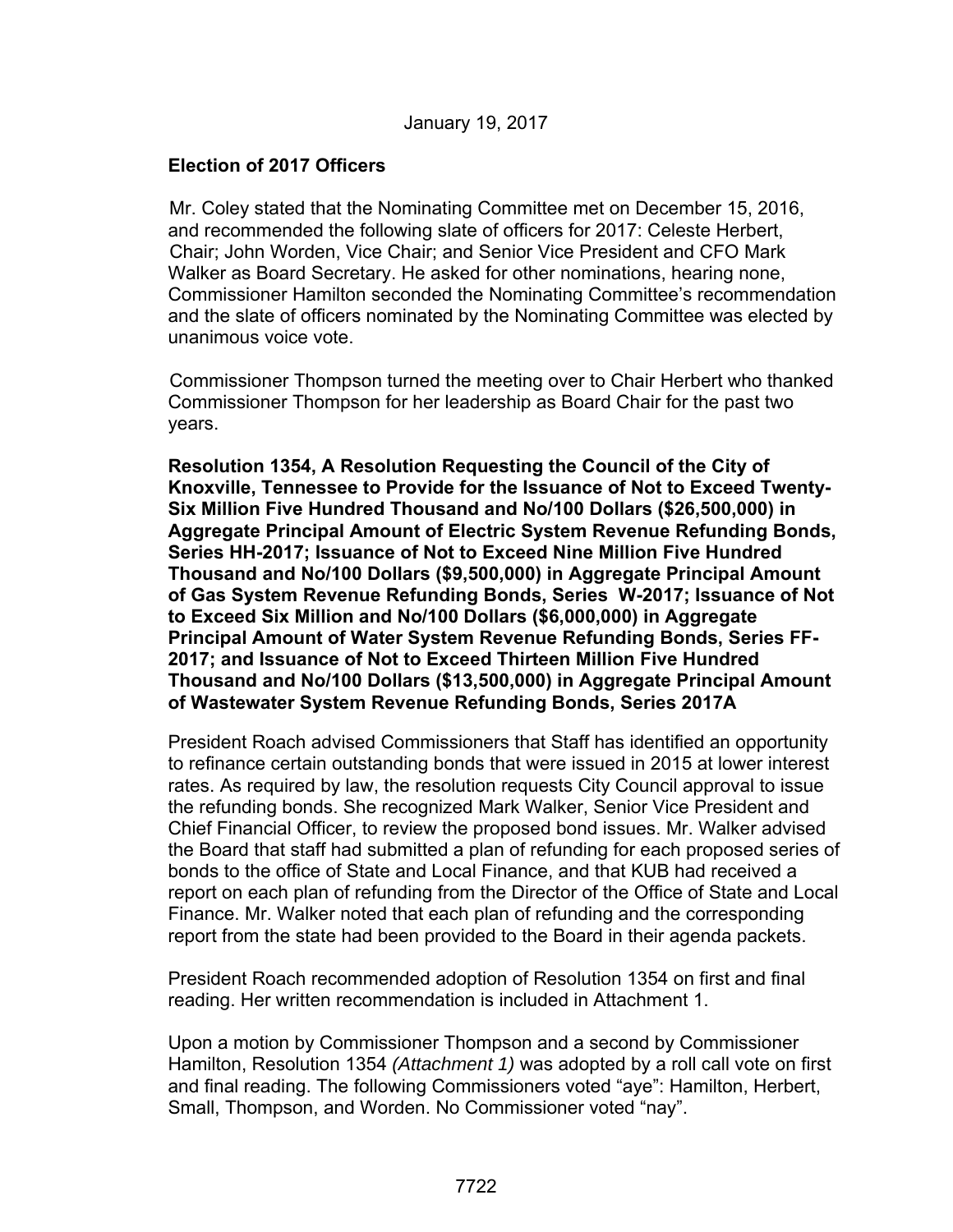#### January 19, 2017

#### **Resolution 1355, A Resolution Authorizing and Approving the Transfer of Certain Surplus Real Property of the Electric Division of the Knoxville Utilities Board Located at 7616 Tazewell Pike to the County of Knox, Tennessee**

President Roach advised Commissioners that several months ago Knox County staff approached KUB regarding the acquisition of a small parcel of KUB property adjacent to KUB's Gibbs Electric Substation on Tazewell Pike. The approximately one-half acre site is needed by the County to facilitate a road improvement project for the entrance to the new Gibbs Middle School. She recognized John Williams, Manager and Assistant to the CFO, to provide the details.

President Roach recommended adoption of Resolution 1355 on first and final reading. Her written recommendation is included in Attachment 2.

Upon a motion by Commissioner Worden and a second by Commissioner Small, Resolution 1355 *(Attachment 2)* was adopted by a roll call vote on first and final reading. The following Commissioners voted "aye": Hamilton, Herbert, Small, Thompson, and Worden. No Commissioner voted "nay".

#### **President's Report**

## **Status Update on Consent Decree**

President Roach advised Commissioners that KUB entered into a Consent Decree with the EPA in 2005 agreeing to make improvements to the wastewater system, and after 12 years a significant portion of the work has been completed. She recognized Debbie Ailey, Manager of Regulatory Compliance and Billie Jo McCarley, Manager of Water Systems Engineering for a two-part presentation which demonstrated how committed KUB is to maintaining compliance and operating the wastewater system in an environmentally responsible way in the interest of the community.

#### **2016 Apprentice Class**

President Roach recognized Mike Bolin, Vice President of Construction, to provide a presentation on the Overhead Construction Lineworker Apprentice Program. Mr. Bolin recognized several members of the most recent apprentice class who were in attendance.

## **Project Help**

President Roach recognized Leslye Hartsell, Manager of Communications and Community Relations, to provide an update on this year's Project Help campaign.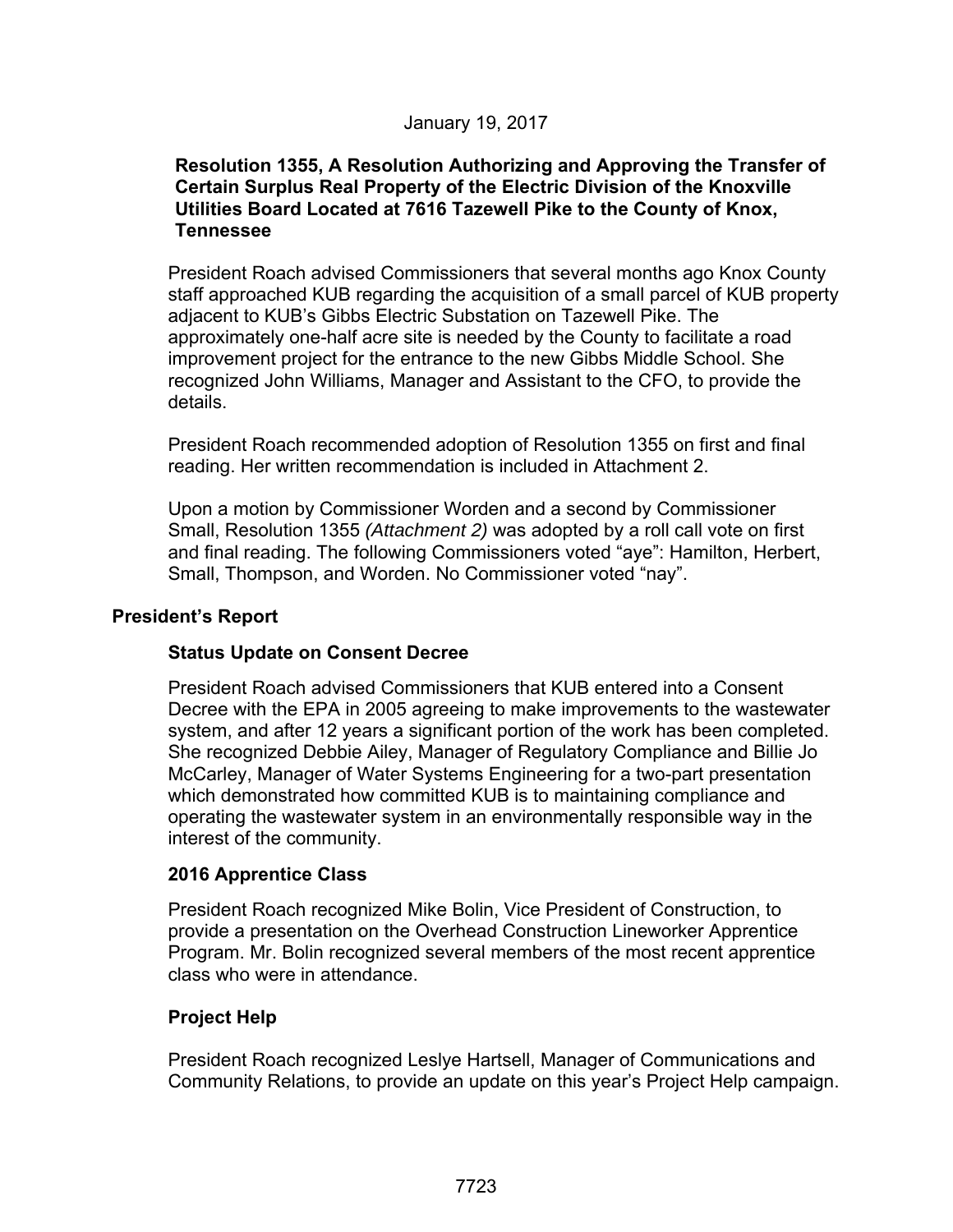January 19, 2017

#### **Other Business**

None

## **Adjournment**

 $\overline{a}$ 

There being nothing further to come before the Board, Chair Herbert declared the meeting adjourned at 12:52 p.m.

Celeste Herbert, Chair

Mark Walker, Board Secretary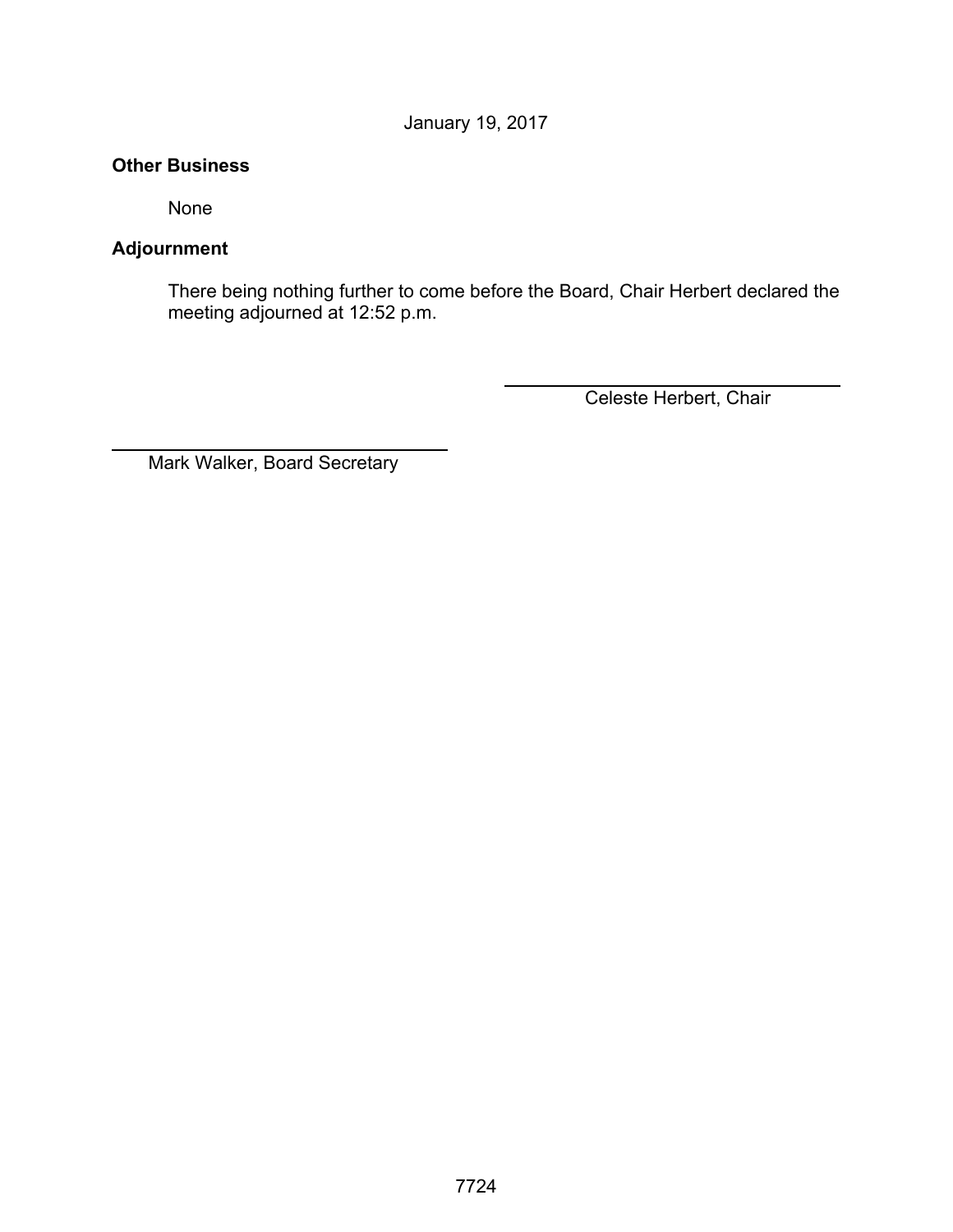# **Attachments**

| Attachment 1 | Recommendation Letter and Resolution 1354, A Resolution           | Page(s)     |
|--------------|-------------------------------------------------------------------|-------------|
|              | Requesting the Council of the City of Knoxville, Tennessee        | 7726 - 7925 |
|              | to Provide for the Issuance of Not to Exceed Twenty-Six           |             |
|              | Million Five Hundred Thousand and No/100 Dollars                  |             |
|              | (\$26,500,000) in Aggregate Principal Amount of Electric          |             |
|              | System Revenue Refunding Bonds, Series HH-2017;                   |             |
|              | Issuance of Not to Exceed Nine Million Five Hundred               |             |
|              | Thousand and No/100 Dollars (\$9,500,000) in Aggregate            |             |
|              | Principal Amount of Gas System Revenue Refunding                  |             |
|              | Bonds, Series W-2017; Issuance of Not to Exceed Six               |             |
|              | Million and No/100 Dollars (\$6,000,000) in Aggregate             |             |
|              | Principal Amount of Water System Revenue Refunding                |             |
|              | Bonds, Series FF-2017; and Issuance of Not to Exceed              |             |
|              | Thirteen Million Five Hundred Thousand and No/100 Dollars         |             |
|              | (\$13,500,000) in Aggregate Principal Amount of Wastewater        |             |
|              | System Revenue Refunding Bonds, Series 2017A                      |             |
| Attachment 2 | Recommendation Letter and Resolution 1355, A Resolution           | 7926 - 7931 |
|              | Authorizing and Approving the Transfer of Certain Surplus         |             |
|              | Real Property of the Electric Division of the Knoxville Utilities |             |
|              | Board Located at 7616 Tazewell Pike to the County of Knox,        |             |
|              | Tennessee                                                         |             |
|              |                                                                   |             |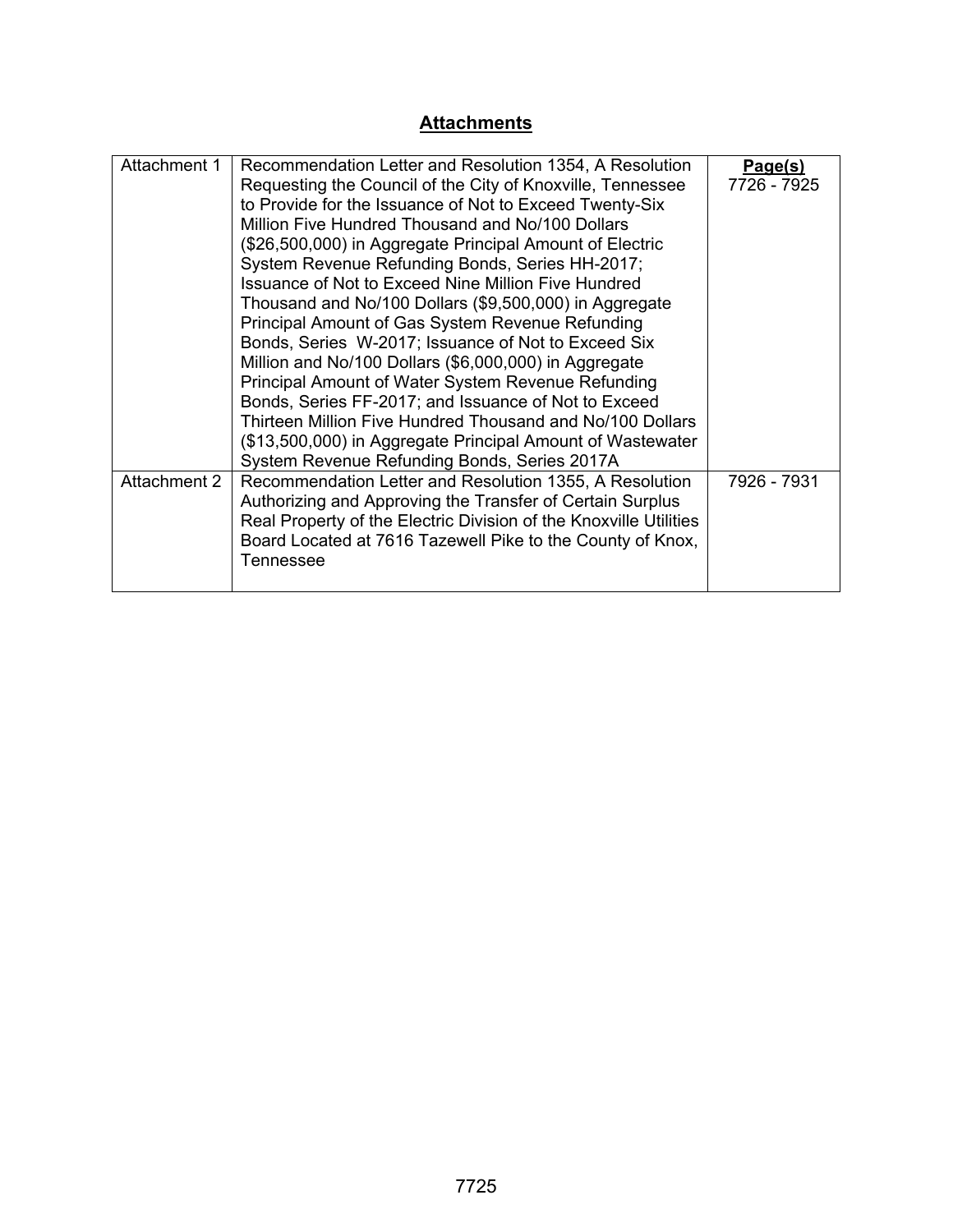

January 13, 2017

Knoxville Utilities Board 445 S. Gay Street Knoxville, Tennessee 37902-1109

Commissioners:

Staff has identified an opportunity for refinancing outstanding bonds for all four utility systems at lower interest rates thus providing a savings in future debt service payments. The refunding candidates represent bonds sold by KUB in 2005.

Resolution 1354 authorizes the issuance of up to \$55.5 million in revenue refunding bonds, including \$26.5 million for the electric system, \$13.5 million for the wastewater system, \$9.5 million for the natural gas system, and \$6 million for the water system. The proceeds of the bonds will be used to retire the outstanding bonds, pay interest payments on the outstanding bonds prior to the call date of the bonds, pay the underwriters' discounts, and cover all issuance costs related to the sale of the refunding bonds. Resolution 1354 also requests City Council authorization to issue the bonds, as Council approval is required for any debt issuance with a final maturity in excess of five years.

Based on current bond market performance, refunding bonds could be sold at rates providing a total debt service savings of \$4.5 million over the life of the bonds, net of fees, including \$2.3 million for the electric system, \$1 million for the wastewater system, \$0.8 million for the natural gas system, and \$0.4 million for the water system. Costs related to the issuance of the refunding bonds, including fees for the financial advisor, bond counsel, rating agencies, and other expenses, are estimated to be approximately \$425,000.

As required by state law, KUB submitted a plan of refunding for each series of proposed refunding bonds to the Office of State and Local Finance. A copy of those refunding plans and the corresponding reports from the Director of State and Local Finance on the plans are attached for your information.

Resolution 1354 and the supporting City Council resolutions have also been attached for your review. A summary of the major provisions of the resolutions is also included for your information. I recommend approval of Resolution 1354 on first and final reading.

Respectfully submitted,

Uirtha Roach

Mintha E. Roach President and CEO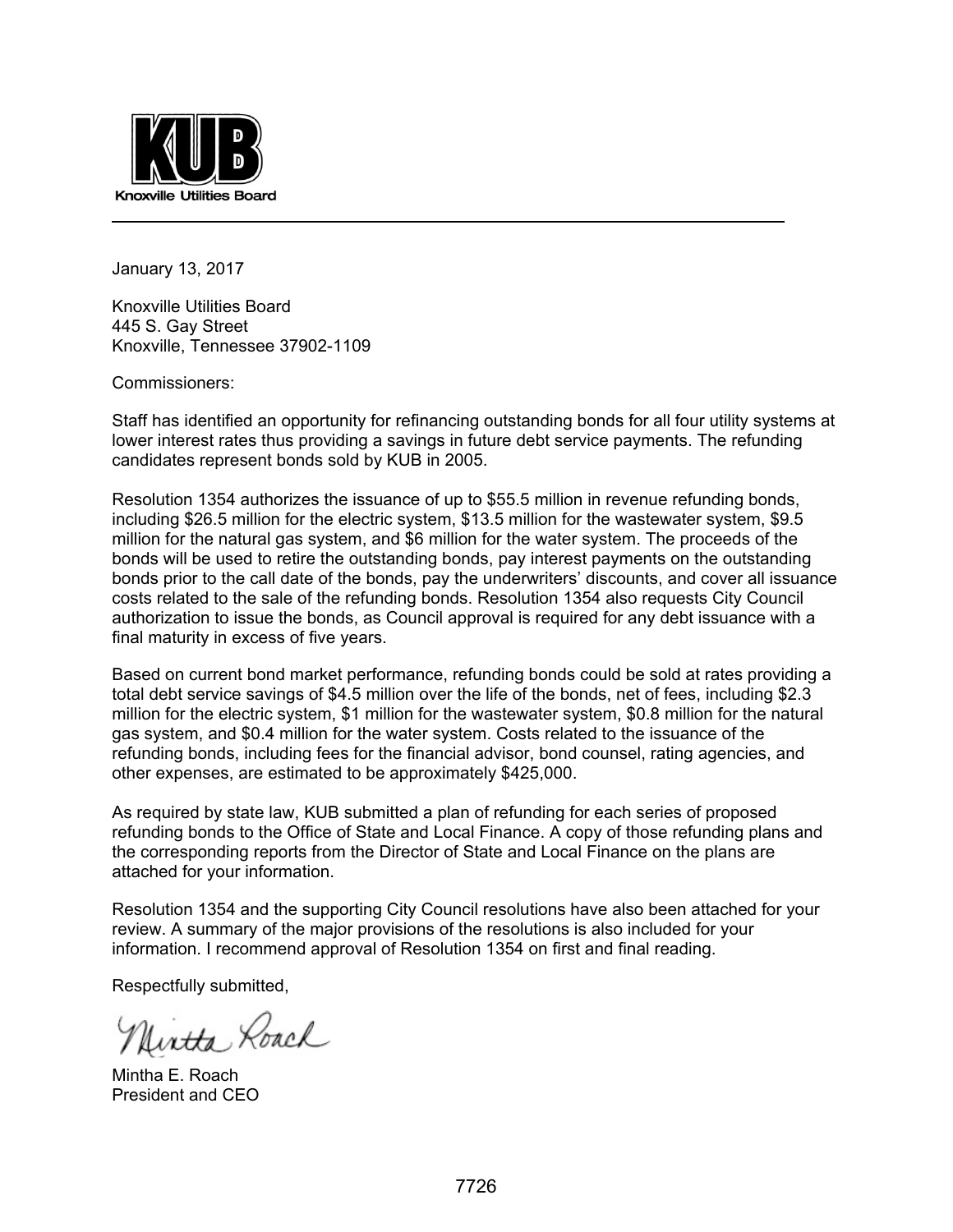# **RESOLUTION NO. 1354**

**A Resolution Requesting the Council of the City of Knoxville, Tennessee to Provide for the Issuance of Not to Exceed Twenty-Six Million Five Hundred Thousand and No/100 Dollars (\$26,500,000) in Aggregate Principal Amount of Electric System Revenue Refunding Bonds, Series HH-2017; Issuance of Not to Exceed Nine Million Five Hundred Thousand and No/100 Dollars (\$9,500,000) in Aggregate Principal Amount of Gas System Revenue Refunding Bonds, Series W-2017; Issuance of Not to Exceed Six Million and No/100 Dollars (\$6,000,000) in Aggregate Principal Amount of Water System Revenue Refunding Bonds, Series FF-2017; and Issuance of Not to Exceed Thirteen Million Five Hundred Thousand and No/100 Dollars (\$13,500,000) in Aggregate Principal Amount of Wastewater System Revenue Refunding Bonds, Series 2017A** 

**Whereas**, by the provisions of the City Charter of the City of Knoxville, Tennessee (the "City"), the management and operation of the City's electrical power distribution system (the "Electric System"); the City's natural gas distribution system (the "Gas System"); the City's water system (the "Water System"); and the City's wastewater system (the "Wastewater System") have been placed under the jurisdiction of the Board of Commissioners (the "Board") of the Knoxville Utilities Board ("KUB"); and

**Whereas**, the Board, after due investigation and consideration, deems it in the best interest of the City for the City to issue and sell not to exceed \$26,500,000 in aggregate principal amount of Electric System Revenue Refunding Bonds, Series HH-2017 (the "Electric Bonds") for the purpose of providing funds to refinance the outstanding principal amount of the City's outstanding Electric System Revenue Refunding Bonds, Series W-2005, dated August 5, 2010, maturing July 1, 2018 through July 1, 2027, including the payment of legal, fiscal and administrative costs incident to the issuance and sale of the Electric Bonds; and

 **Whereas**, the Board, after due investigation and consideration, deems it in the best interest of the City for the City to issue and sell not to exceed \$9,500,000 in aggregate principal amount of Gas System Revenue Refunding Bonds, Series W-2017 (the "Gas Bonds") for the purpose of providing funds to refinance the outstanding principal amount of the City's Gas System Revenue Refunding Bonds, Series L-2005, dated August 10, 2005, maturing March 1, 2018 through March 1, 2027, including the payment of legal, fiscal and administrative costs incident to the issuance and sale of the Gas Bonds; and

 **Whereas**, the Board, after due investigation and consideration, deems it in the best interest of the City for the City to issue and sell not to exceed \$6,000,000 in aggregate principal amount of Water System Revenue Refunding Bonds, Series FF-2017 (the "Water Bonds") for the purpose of providing funds to refinance the outstanding principal amount of the City's outstanding Water System Revenue Refunding Bonds, Series S-2005, dated August 10, 2005, maturing March 1, 2018 through March 1, 2027, including the payment of legal, fiscal, and administrative costs incident to the issuance and sale of the Water Bonds; and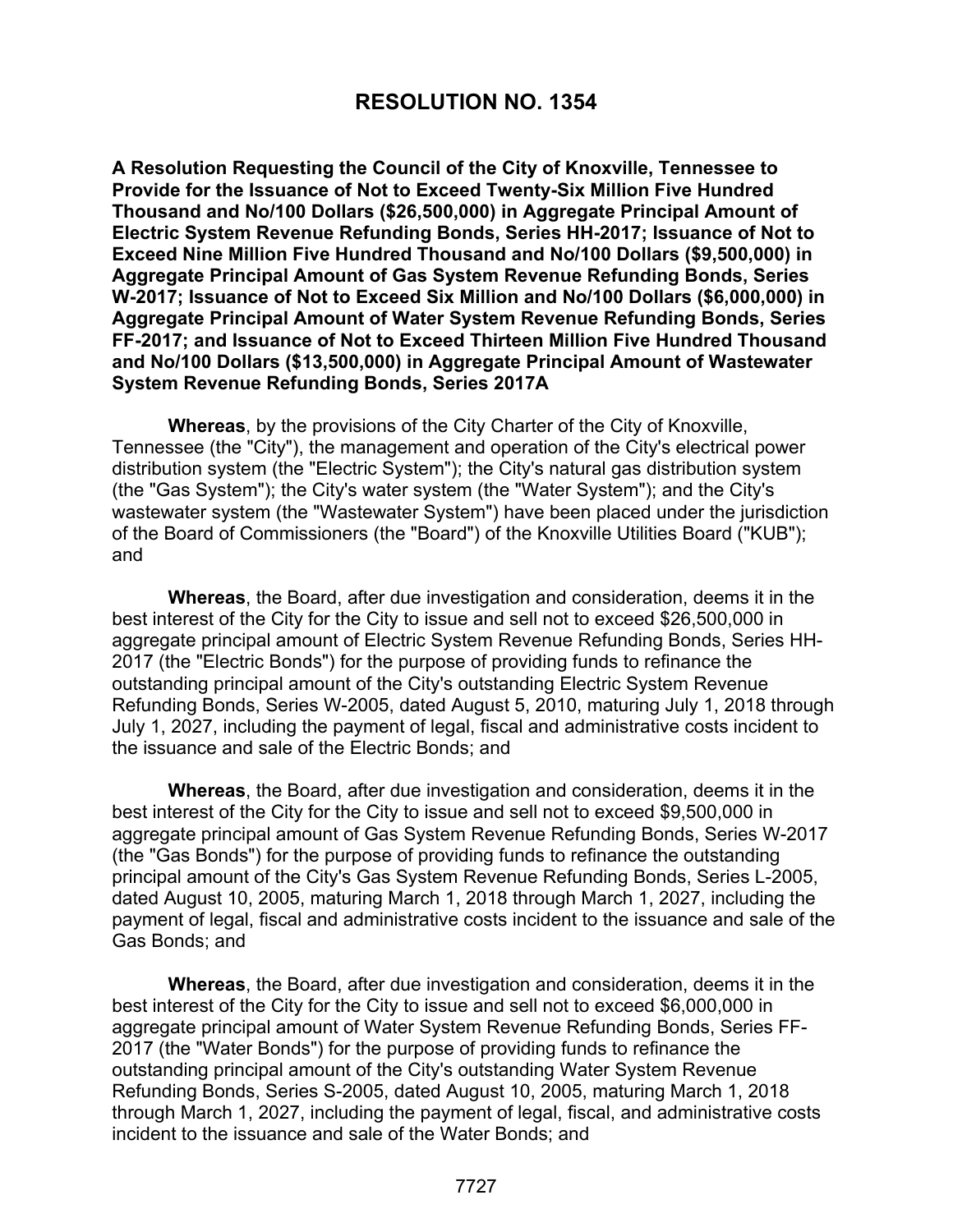**Whereas**, the Board, after due investigation and consideration, deems it in the best interest of the City for the City to issue and sell not to exceed \$13,500,000 in aggregate principal amount of Wastewater System Revenue Refunding Bonds, Series 2017A (the "Wastewater Bonds") for the purpose of providing funds to refinance the outstanding principal amount of the City's outstanding Wastewater System Revenue Refunding Bonds, Series 2005B, dated August 10, 2005, maturing April 1, 2018 through April 1, 2027, including the payment of legal, fiscal, and administrative costs incident to the issuance and sale of the Wastewater Bonds; and

 **Whereas**, the Board has had prepared for passage by the Council of the City a resolution authorizing the issuance of the Electric Bonds, a copy of which is attached hereto and made a part hereof (the "Electric Resolution"); a resolution authorizing the issuance of the Gas Bonds, a copy of which is attached hereto and made a part hereof (the "Gas Resolution"); a resolution authorizing the issuance of the Water Bonds, a copy of which is attached hereto and made a part hereof (the "Water Resolution"); and a resolution authorizing the issuance of the Wastewater Bonds, a copy of which is attached hereto and made a part hereof (the "Wastewater Resolution").

#### **Now, Therefore, Be it Hereby Resolved by the Board of Commissioners of the Knoxville Utilities Board as Follows:**

**Section 1.** The Board hereby determines and finds that it is in the best interest of the City that the Council of the City adopt the Electric Resolution, in substantially the form presented to this meeting with only such changes as the Chief Financial Officer of KUB shall deem necessary, and authorize the issuance and sale of the Electric Bonds pursuant thereto, the description of the Electric Bonds, the security therefor and the purposes for which said Bonds are to be issued, being more fully stated in the Electric Resolution.

**Section 2.** The Board hereby determines and finds that it is in the best interest of the City that the Council of the City adopt the Gas Resolution, in substantially the form presented to this meeting with only such changes as the Chief Financial Officer of KUB shall deem necessary, and authorize the issuance and sale of the Gas Bonds pursuant thereto, the description of the Gas Bonds, the security therefor and the purposes for which said Bonds are to be issued, being more fully stated in the Gas Resolution.

**Section 3.** The Board hereby determines and finds that it is in the best interest of the City that the Council of the City adopt the Water Resolution, in substantially the form presented to this meeting with only such changes as the Chief Financial Officer of KUB shall deem necessary, and authorize the issuance and sale of the Water Bonds pursuant thereto, the description of the Water Bonds, the security therefor and the purposes for which said Bonds are to be issued, being more fully stated in the Water Resolution.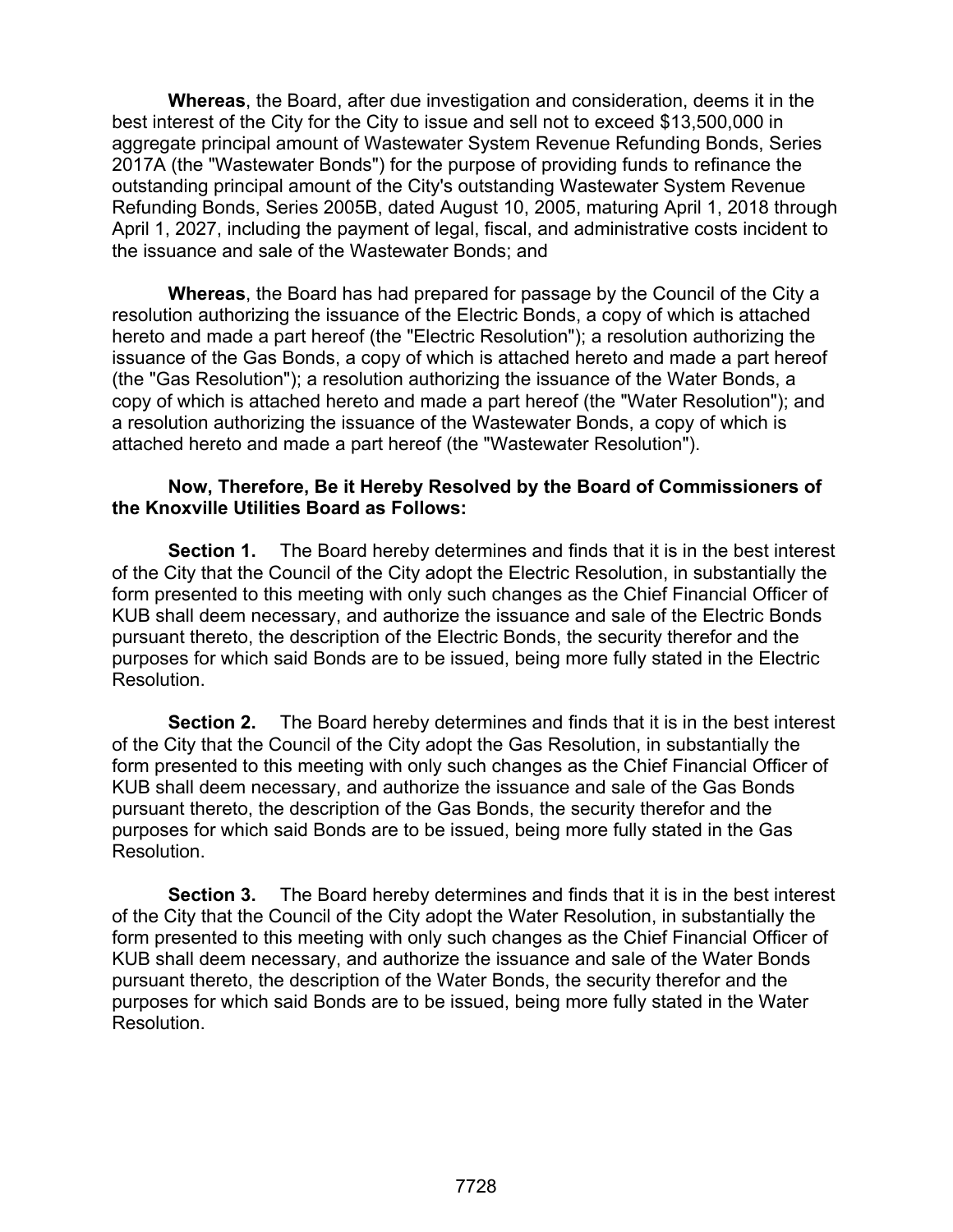**Section 4.** The Board hereby determines and finds that it is in the best interest of the City that the Council of the City adopt the Wastewater Resolution, in substantially the form presented to this meeting with only such changes as the Chief Financial Officer of KUB shall deem necessary, and authorize the issuance and sale of the Wastewater Bonds pursuant thereto, the description of the Wastewater Bonds, the security therefor and the purposes for which said Bonds are to be issued, being more fully stated in the Wastewater Resolution.

**Section 5.** As required by the State Funding Board of the State of Tennessee, the Board has heretofore adopted a KUB Debt Management Policy. The Board hereby finds the issuance of the Electric Bonds, Gas Bonds, Water Bonds, and Wastewater Bonds, as proposed herein, is consistent with the KUB Debt Management Policy.

**Section 6.** The Board hereby formally requests the Council of the City to pass the Electric Resolution, the Gas Resolution, the Water Resolution and the Wastewater Resolution, and the Board does hereby adopt, ratify, approve, consent and agree to each and every provision contained in the Electric Resolution, the Gas Resolution, the Water Resolution and the Wastewater Resolution upon adoption.

**Section 7.** The Board has elected and does hereby elect that the Electric Bonds be issued under the Electric Resolution, the Gas Bonds be issued under the Gas Resolution, the Water Bonds be issued under the Water Resolution and the Wastewater Bonds be issued under the Wastewater Resolution.

 **Section 8.** The Secretary of the Board shall deliver a certified copy of this Resolution to the Mayor and the Council of the City as formal evidence of this Board's action in connection therewith.

 **Section 9.** This Resolution shall take effect from and after its passage.

 Celeste Herbert/s Celeste Herbert, Chair

 Mark Walker/s Mark Walker, Board Secretary

APPROVED ON 1st & FINAL READING: 1-19-17 EFFECTIVE DATE: 1-19-17 MINUTE BOOK 37 PAGE 7727 - 7925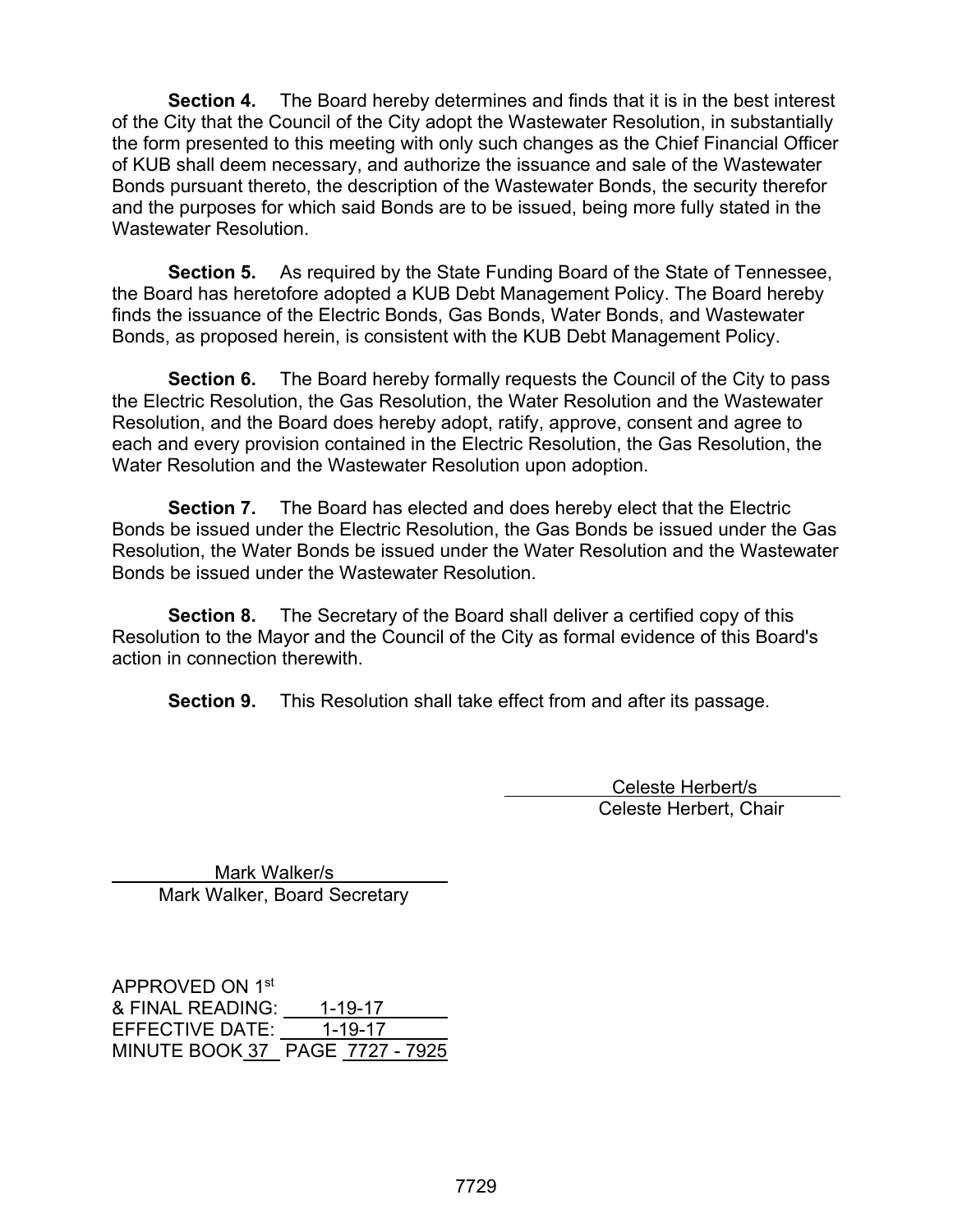

January 13, 2017

Knoxville Utilities Board 445 S. Gay Street Knoxville, Tennessee 37902-1109

Commissioners:

KUB has been approached by Knox County ("County") with a request to transfer a .509 acre tract to the County, for public use to widen the roadway to improve the entrance to Gibbs Middle School.

The .509 acre site is located at 7616 Tazewell Pike and is adjacent to KUB's Gibbs Electric Substation. KUB owns approximately 6 acres at this site, including the .509 acres desired by the County. The .509 acre site is along the roadway and is not needed for the operation of the electric system or any other KUB utility system. Pursuant to KUB's Procurement Guidelines, I have determined the 0.509 acre site is surplus real property.

Based on a recent appraisal of the property, the fair market value is \$24,500. The appraised value has been reviewed and approved by County staff. Pursuant to state law and the Procurement Guidelines, public advertisement and competitive bidding is not required for the transfer of the property.

Resolution 1355 authorizes the transfer of the 0.509 acres of property to Knox County for the appraised value of \$24,500. I recommend its approval on first and final reading.

Respectfully submitted,

Nintha Roach

Mintha E. Roach President and CEO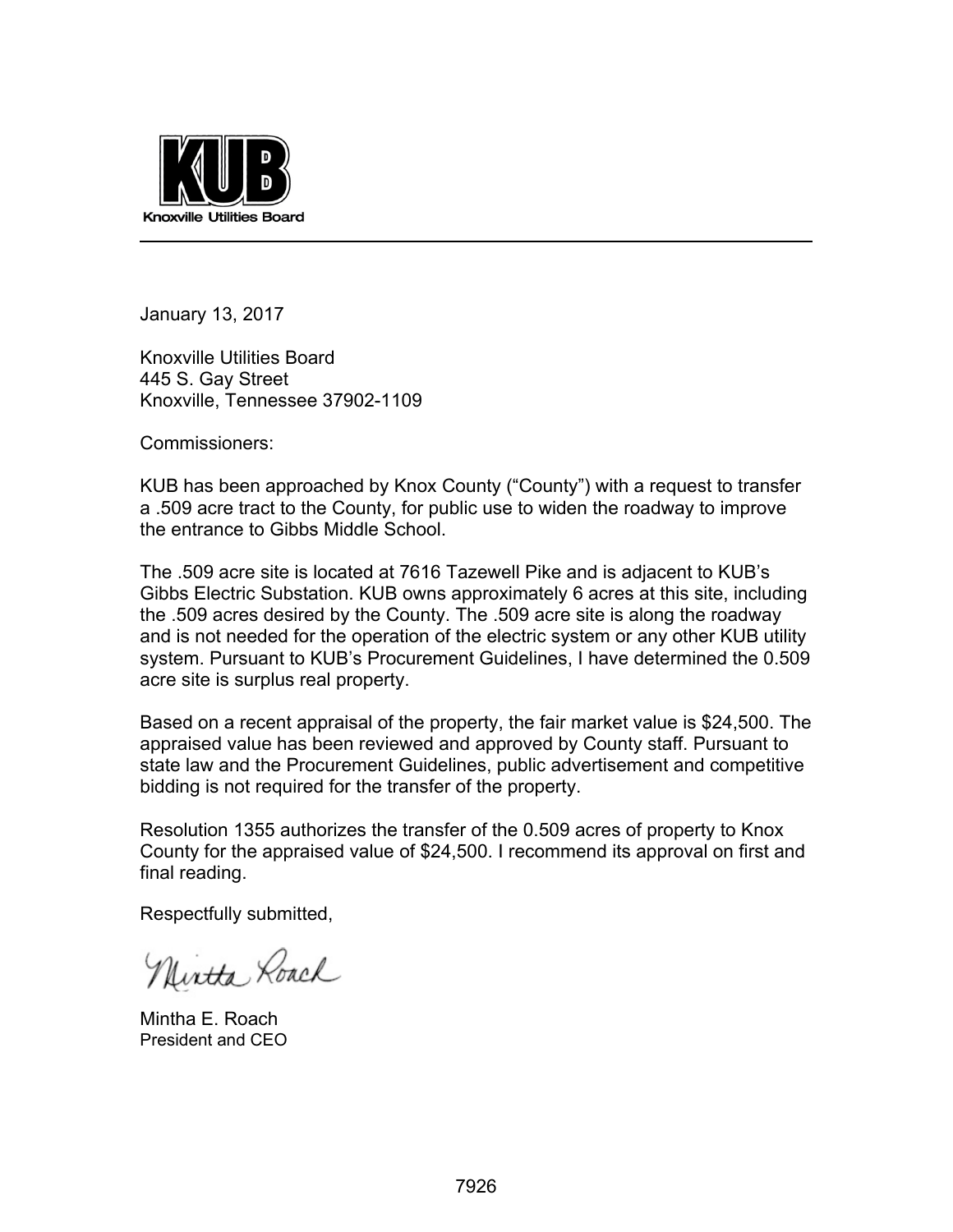# **RESOLUTION NO. 1355**

#### **A Resolution Authorizing and Approving the Transfer of Certain Surplus Real Property of the Electric Division of the Knoxville Utilities Board Located at 7616 Tazewell Pike to the County of Knox, Tennessee**

**Whereas**, the Electric Division of the Knoxville Utilities Board ("KUB") holds title to certain real estate, located at 7616 Tazewell Pike, Knoxville, Tennessee, where KUB's Gibbs Electric Substation is located, and being all of CLT Map 021, Parcel 75, as identified on the final plat of record, as prepared by Cannon & Cannon, Inc., recorded in the Knox County Register of Deed's Office at Instrument No. 200707100003121, consisting of approximately 6 acres of land and appurtenances; and

**Whereas**, the County of Knox (the "County) seeks to widen the roadway to improve the entrance to the Gibbs Middle School and has requested KUB transfer a portion of the Property, approximately .509 acres in size and outside the footprint of the Gibbs Electric Substation as shown on the drawing marked as Exhibit A and described in the legal description marked as Exhibit B (the "Property") to the County to assist in improving roadway access; and

**Whereas**, KUB, pursuant to Article XI, sections 1106(D) and (T) of the Charter of the City of Knoxville and Section VII of the KUB Procurement Procedures, has the authority, subject to the applicable provisions of any bonds or contracts, to transfer title of real property or any right or interest in such property in connection with the operation of its electric system; and

**Whereas**, KUB, pursuant to T.C.A. § 7-52-103(a)(6), has the authority, subject to the applicable provisions of any bonds or contracts, to dispose of real property or any right or interest in such property in connection with the operation of its electric system; and

**Whereas**, pursuant to T.C.A. § 12-9-110, public advertising and competitive bidding is not required for the transfer of the surplus property where it will be used for a public purpose; and

**Whereas,** the County will pay KUB the appraised value of the Property in exchange for the transfer of the Property to the County; and

**Whereas**, the Property is not useful and necessary for the continued operation of the KUB electric utility substation substantially as it now exists, and has no potential use by any other KUB system; and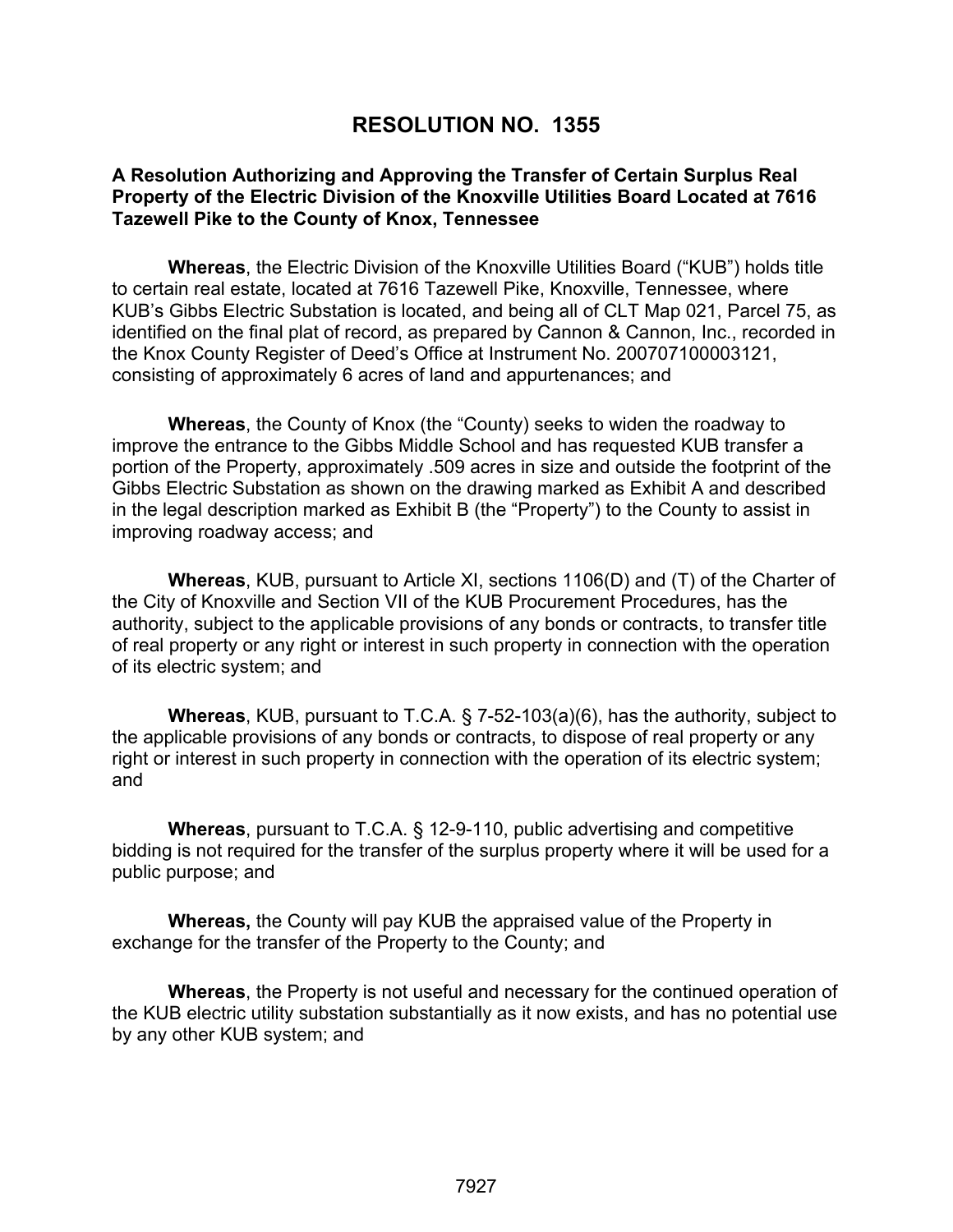**Whereas**, pursuant to Section VII of the KUB Procurement Procedures, the President and CEO has determined that the Property is not needed by the electric system or any other KUB system; and

**Whereas**, the bond resolutions for the KUB Electric Division authorize the disposal of property of the electric system which the KUB Board of Commissioners (the "Board") determines to be no longer necessary and useful in the operation thereof.

#### **Now, Therefore, Be it Hereby Resolved by the Board of Commissioners of the Knoxville Utilities Board**:

**Section 1.** That the Property is not useful and necessary to the continued safe, efficient and economic operation of the KUB electric system, nor is it needed for the operation of any other KUB system.

**Section 2.** That it is in the best interest of KUB and the Electric Division to transfer the Surplus Property to the County.

**Section 3.** That the President and Chief Executive Officer or her authorized designee be, and hereby is, authorized and directed to transfer the Property to the County for the appraised value of \$24,500 and to execute any and all documents necessary to complete the transfer.

**Section 4.** That the proceeds of the transfer shall be placed into the accounts of the Electric Division.

**Section 5.** That this Resolution shall take effect upon its passage.

 Celeste Herbert/s Celeste Herbert, Chair

 Mark Walker/s Mark Walker, Board Secretary

APPROVED ON 1st & FINAL READING: 1-19-17 EFFECTIVE DATE: 1-19-17 MINUTE BOOK 37 PAGE 7927-7931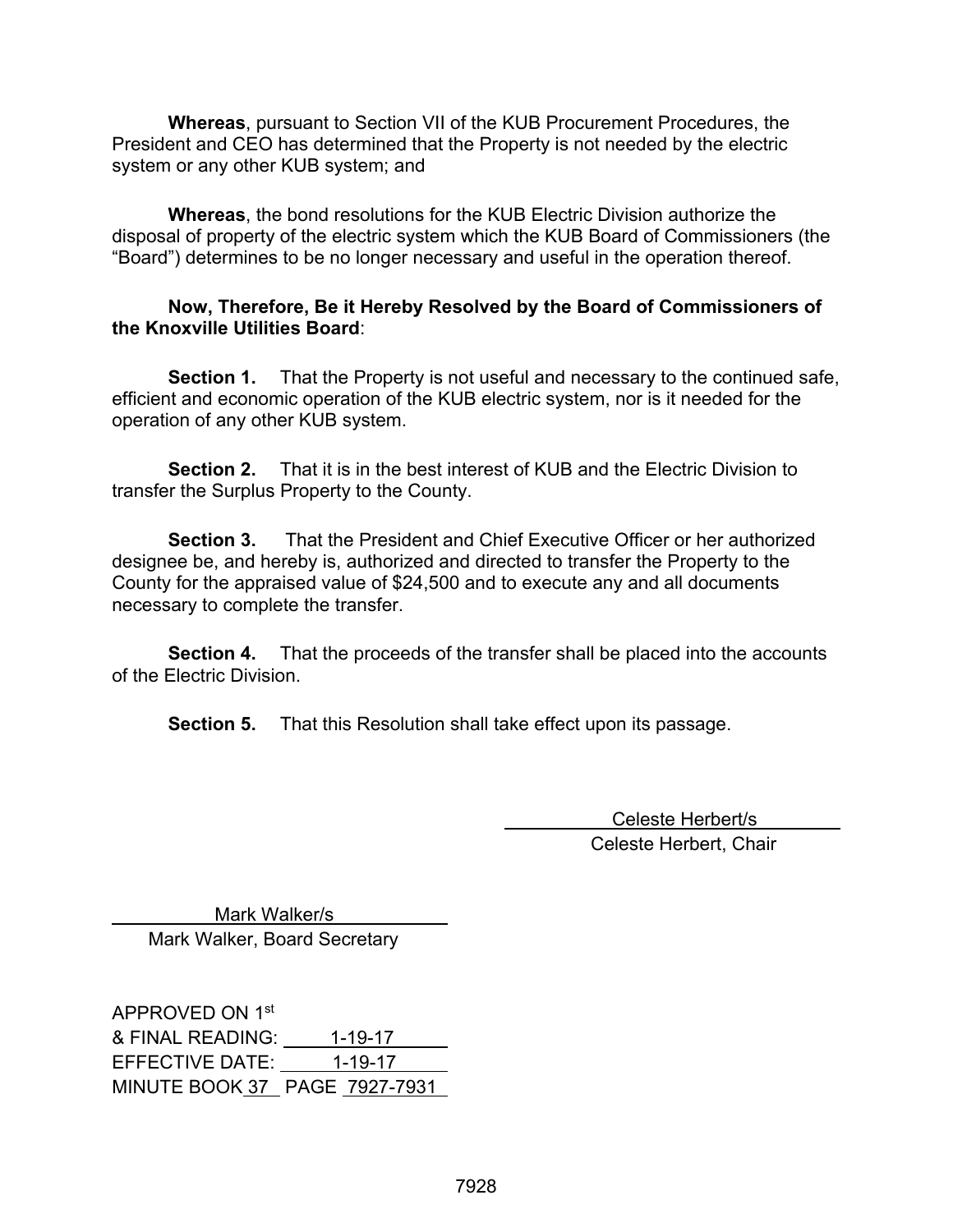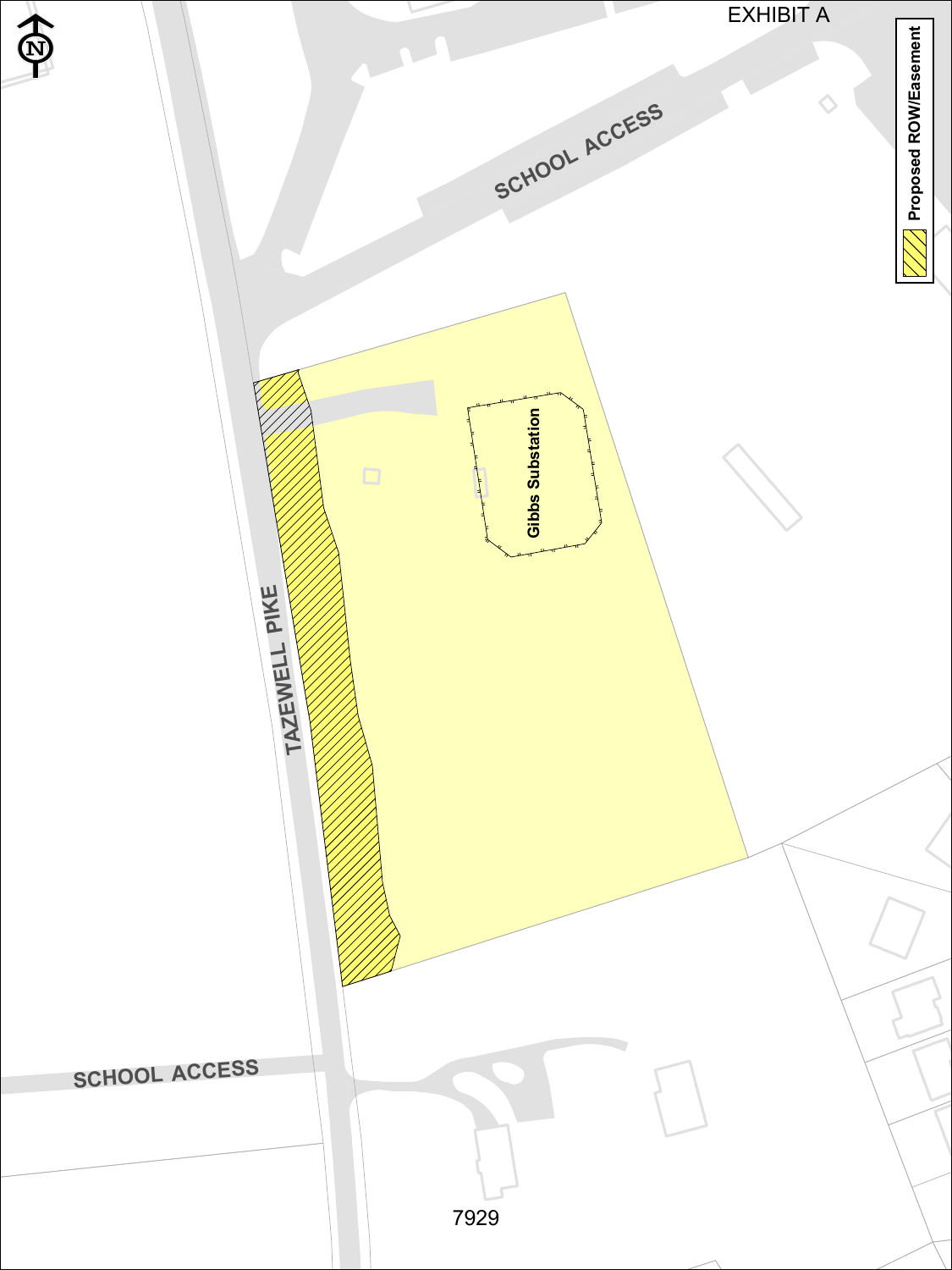# **Resolution No. 1355 Exhibit B**

## **Legal Description of Property to be Transferred to Knox County**

Situated in District Number Eight of Knox County, Tennessee, without the corporate limits of the City of Knoxville and being a portion of Knox County Property Assessor's Parcel Identification CLT Map 021, Parcel 75 of record in Instrument No. 20070710003121 in the Knox County Register of Deeds Office, and being more particularly described as follows:

Beginning on a point at the existing eastern right-of-way line of S.R. 131, 6.83 feet left of Centerline Station 526+58.82;

Thence with the existing eastern right-of-way line of S.R. 131, the following four (4) calls: North 05 deg. 39 min. 08 sec. West 48.28 feet to a point; North 07 deg. 21 min. 43 sec. West 401.29 feet to a point; North 09 deg. 01 min. 03 sec. West 209.47 feet to a point; North 77 deg. 47 min. 22 sec. East 4.78 feet to a point; 17.26 feet right of Centerline Station 533+18.06, corner to Gibbs School;

Thence leaving the existing eastern right-of-way line of S.R. 131 and within the southern line of Gibbs School, N 77 deg. 47 min. 22 sec. East 37.74 feet to a point at the proposed eastern right -of-way line of S.R. 131, said point being located 55.00 feet right of Centerline Station 533+18.69;

Thence leaving the southern line of Gibbs School and with the proposed eastern rightof-way line of S.R 131, the following three (3) calls: South 16 deg. 20 min. 37 sec. West 32.38 feet to a point; South 10 deg. 07 min. 05 sec. East 361.22 feet to a point; South 04 deg. 33 min. 21 sec. East 266.91 feet to a point in the northern line of Weddington, said point being located 22.00 feet right of Centerline Station 526+65.33;

Thence leaving the proposed eastern right-of-way line of S.R. 131 and with the northern line of Weddington, South 71 deg. 56 min. 12 sec. West 17.60 feet to a point at the existing eastern right-of-way line of S.R. 131, said point being located 4.84 feet right of Centerline Station 526+61.46;

Thence leaving the northern line of Weddington and with the existing eastern right-ofway line of S.R. 131, South 71 deg. 56 min. 12.sec West 11.96 feet to the point of BEGINNING.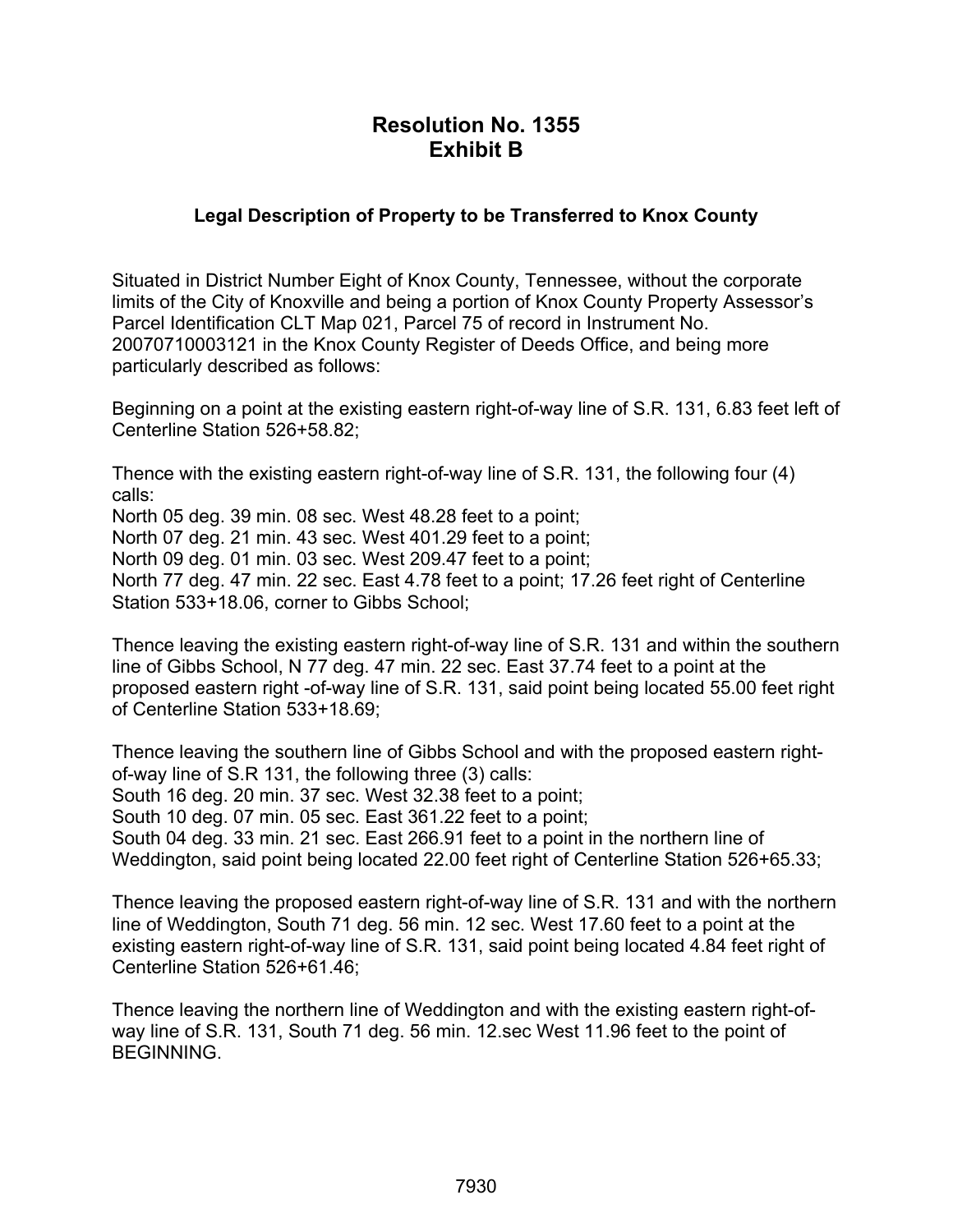Containing 22,172 square feet +/- or 0.5509 acres, more or less, according to the survey prepared by Robert G. Lusby, Cannon & Cannon, Inc., Tennessee License Number 1332, dated April 14, 2016, and bearing project number 00263-0079.

Being a portion of the same property conveyed to Knoxville Utilities Board by Quitclaim Deed from City of Knoxville dated May 1, 2007, of record in Instrument No. 20070710- 0003121 in the Knox County Register of Deeds Office.